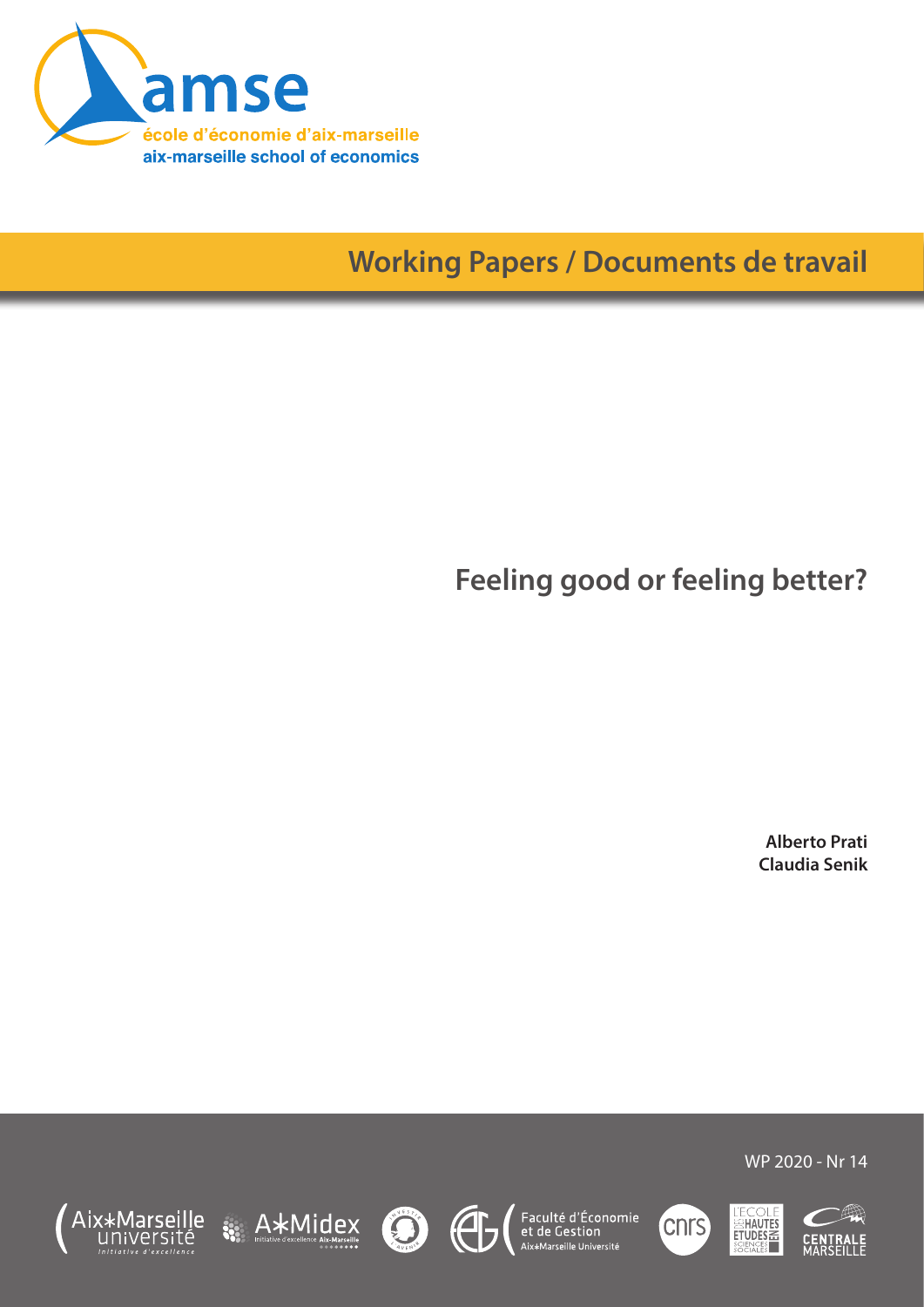## Feeling good or feeling better?

Alberto Pratia,<sup>∗</sup> , Claudia Senik<sup>b</sup>

<sup>a</sup>Aix-Marseille University, CNRS, EHESS, Centrale Marseille, AMSE; France.  $^{b}Sorbonne$ -University and Paris School of Economics, France.

## Abstract

Can people remember correctly their past well-being? We study three national surveys of the British, German and French population, where more than 50,000 European citizens were asked questions about their current and past life satisfaction. We uncover systematic biases in recalled subjective well-being: on average, people tend to overstate the improvement in their well-being over time and to understate their past happiness. But this aggregate figure hides a deep asymmetry: while happy people recall the evolution of their life to be better than it was, unhappy ones tend to exaggerate its worsening. It thus seems that feeling happy today implies feeling better than yesterday. These results offer an explanation of why happy people are more optimistic, perceive risks to be lower and are more open to new experiences.

Keywords: life satisfaction; remembered utility, memory biases; intra-personal comparisons. JEL: I31, D91

<sup>∗</sup>E-mail : alberto.prati@univ-amu.fr. Address: 5, bd Maurice Bourdet - 13001 Marseille (France). We gratefully acknowledge the Investissements d'Avenir Program ANR-17-EURE-0001, ANR-17-EURE-0020 and ANR-16-MYBL-0001-02 grants for financial support. We thank Andrew Clark and Daniela Arlia as well as Stephen Bazen, Gordon Brown, Victor Champonnois, Timothée Demont, Paul Dolan, Sarah Flèche, Paul Frijters, Andrew Oswald and the participants to the seminars at AMSE, Oxford, LSE and Erasmus University for their valuable comments. All errors are our own.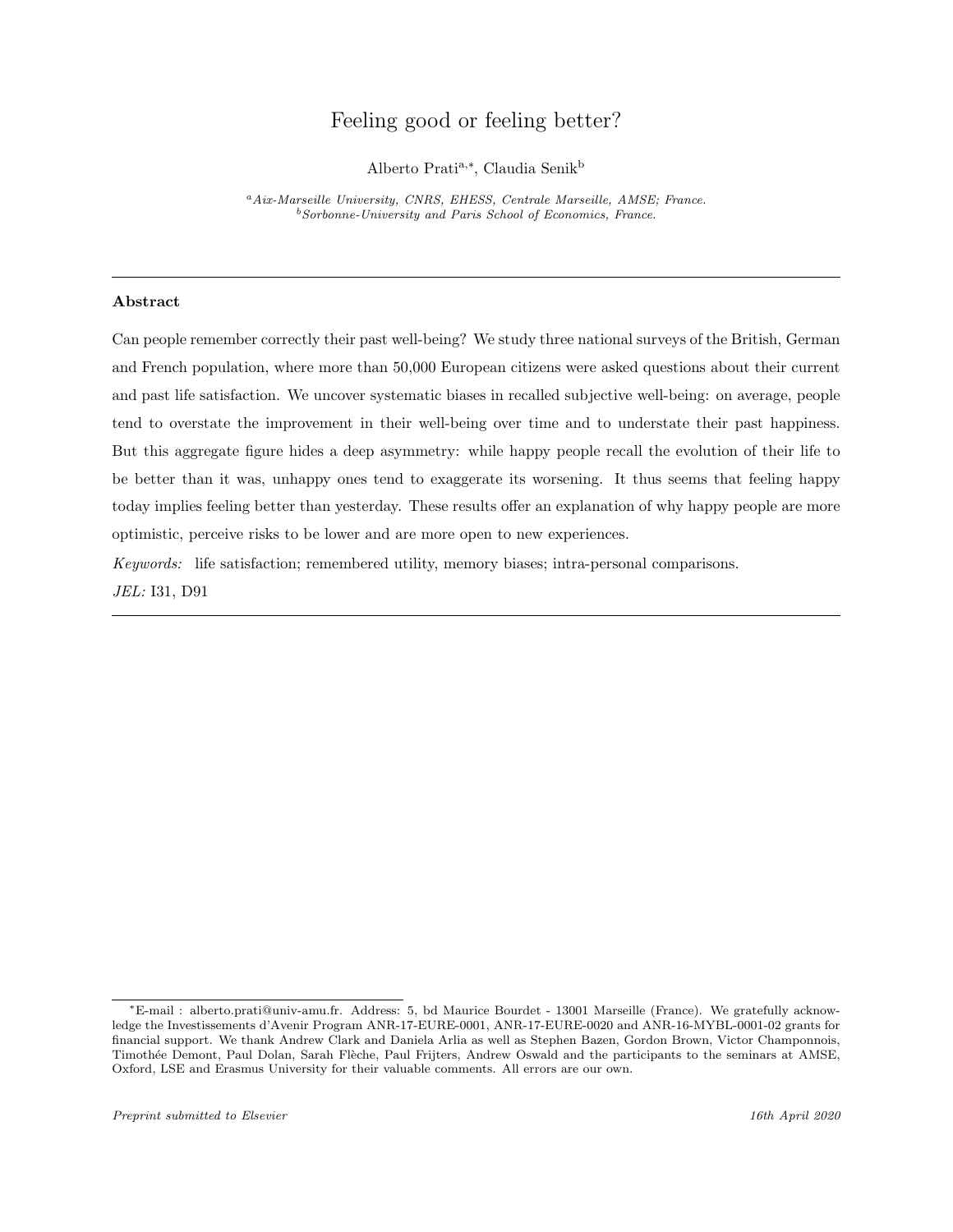| $\mathbf{1}$ |                            | Introduction                                                                                                            | 3   |  |  |
|--------------|----------------------------|-------------------------------------------------------------------------------------------------------------------------|-----|--|--|
| $\mathbf 2$  |                            | <b>BHPS:</b> data and variables                                                                                         | 5   |  |  |
|              | 2.1                        |                                                                                                                         | 5   |  |  |
|              | 2.2                        |                                                                                                                         | 5   |  |  |
| 3            |                            | <b>Stylized facts</b>                                                                                                   | 8   |  |  |
|              | 3.1                        |                                                                                                                         |     |  |  |
|              | 3.2                        | Misreporting and current well-being $\ldots \ldots \ldots \ldots \ldots \ldots \ldots \ldots \ldots \ldots \ldots$      |     |  |  |
|              | 3.3                        |                                                                                                                         |     |  |  |
| 4            | <b>Regression</b> analysis |                                                                                                                         |     |  |  |
|              | 4.1                        | A model of imperfect recall $\dots \dots \dots \dots \dots \dots \dots \dots \dots \dots \dots \dots \dots \dots \dots$ | -13 |  |  |
|              | 4.2                        |                                                                                                                         | -14 |  |  |
|              | 4.3                        |                                                                                                                         | -15 |  |  |
| 5            |                            | Beyond BHPS: the anatomy of recalled happiness                                                                          | 20  |  |  |
|              | 5.1                        |                                                                                                                         | 20  |  |  |
|              | 5.2                        |                                                                                                                         | 22  |  |  |
|              | 5.3                        | People remember correctly the global evolution of their happiness $\dots \dots \dots \dots \dots$                       | 23  |  |  |
| 6            |                            | Conclusions                                                                                                             | 26  |  |  |
| 7            |                            | Appendix                                                                                                                | 28  |  |  |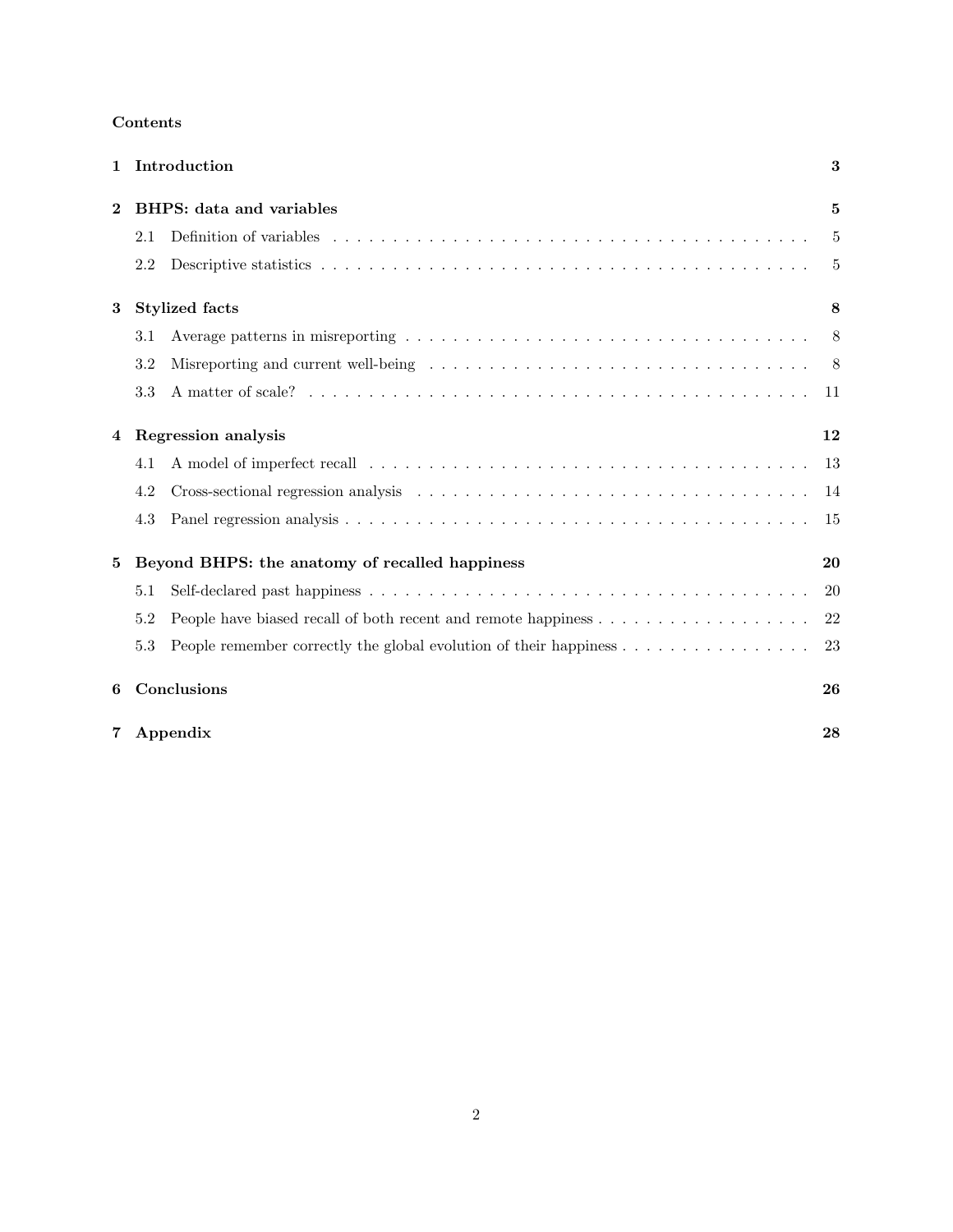#### <span id="page-3-0"></span>1. Introduction

Memory biases create misleading pieces of information that are used for decision-making. When maximizing utility (or well-being), people have to choose between several alternatives, the value of which they often evaluate, when it is possible, based on their memory of the utility they derived in past similar experience. In sum, if expectations are partly based on memory, remembered utility is of importance. So, how reliable is the memory of past utility?

This question was first addressed, empirically, by Daniel Kahneman and colleagues, who uncovered a particular structure of memory biases [\(Kahneman et al., 1993\)](#page-31-0). Their Peak-End Theory suggested that, within a given episode, people only remember the moment of highest intensity – whether positive or negative and the end of the sequence, but totally neglect the duration of the episode. In particular, having experienced unpleasant episodes (keeping their hand in very cold water), people would remember the longer one as more pleasant, provided it contained an additional less painful moment at the very end (progressively heated water).

Richard Easterlin suggested another type of bias in recalled well-being [\(Easterlin, 2001\)](#page-31-1). In his view, the memory of past well-being was distorted by people's current situation. This is because, as people adapt to a new situation, they adjust their level of expectations and reevaluate their view of the past in the light of their new benchmark. As concerns income satisfaction for instance: "[People] project current aspirations to be the same throughout the life cycle, while income grows. But since aspirations actually grow along with income, experienced happiness is systematically different from projected happiness. Consequently, choices turn out to be based on false expectations". Hence, "... people typically think that they were worse off in the past and will be better off in the future" [\(Easterlin, 2001,](#page-31-1) p.465).

The divergence between remembered utility and experienced utility [\(Kahneman et al., 1997\)](#page-31-2) bears consequences inasmuch as people's decision utility is based on remembered utility (instead of experienced utility). As the authors themselves say: "The only utility that people (and other organisms) can learn from personal experience to maximize is the utility that they remember. If a retrospective evaluation distorts the hedonic quality of an experience, subsequent preferences will be governed by the biased evaluation, not by the original experience" [\(Kahneman et al., 1997,](#page-31-2) p.385-386). In sum, understanding how people take decisions requires understanding how people remember their past utility.

Past satisfaction has received little attention from scholars so far, apart from the small empirical literature dedicated to hedonic adaptation [\(Clark, 1999;](#page-31-3) [Wilson and Ross, 2000;](#page-32-0) [Van Praag and Ferrer-i Carbonell,](#page-32-1) [2004;](#page-32-1) [Senik, 2009;](#page-32-2) [Steffel and Oppenheimer, 2009\)](#page-32-3). A few methodological papers have used recalled subjective well-being to assess the test-retest reliability of life satisfaction scores [\(Atkinson, 1982;](#page-31-4) [Michalos and Kahlke,](#page-32-4) [2010\)](#page-32-4). They find that recalled evolution is imperfect but statistically consistent with the observed variations. Yet, these studies are silent about memory errors: are they random, in which circumstances do they happen,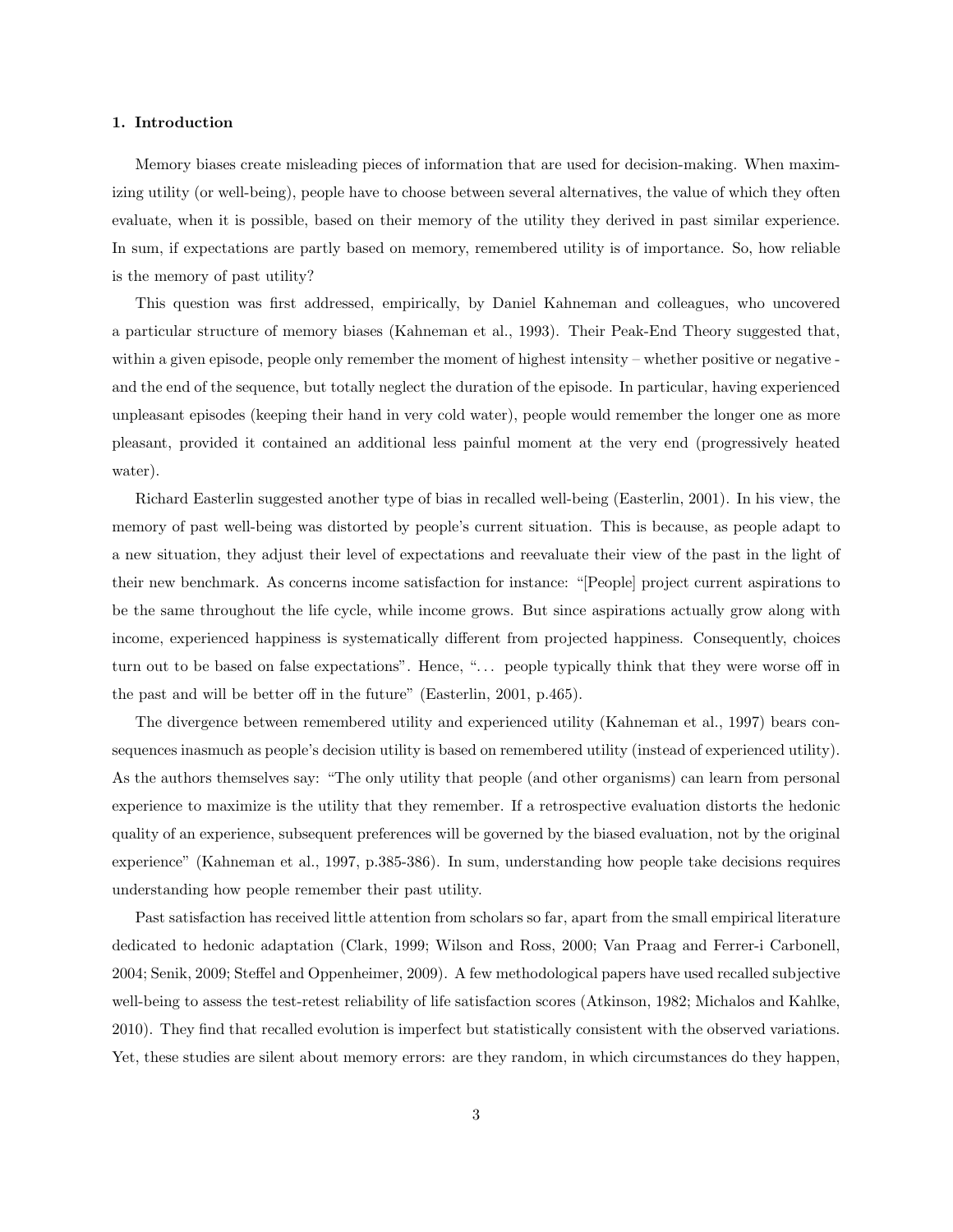and why?

This paper analyzes the structure of memory biases concerning past well-being. It takes the opportunity of three large longitudinal surveys containing self-assessed life satisfaction judgements and compares people's actual past and current life satisfaction with their subjective evaluation of this evolution over time. It turns out that people display systematic and structured biases in remembered utility. On average, respondents tend to overstate the improvement in their well-being over time. But this average behavior dissimulates an important asymmetry: more cautious scrutiny reveals that happy people tend to overstate the time improvement in their life satisfaction (dynamic overestimation bias), whereas unhappy people tend to overstate the decline in their life satisfaction (dynamic underestimation bias). Because the average level of life satisfaction in the population is fairly high (7 on a 0-10 scale, or 5 on a 1-7 scale), on average, the overestimation bias tends to dominate the underestimation bias. This misperception structure bears important consequences. In particular, it could create a self-reinforcing divergence between happy and unhappy people. Indeed, if happy people tend to think that they were less happy in the past, they will tend to be less conservative and more open to innovation. By contrast, if unhappy people believe that they used to be happier in the past, they could be tempted to try to go back to this past situation, hence be more attached to the statu quo ante. This could constitute a new and additional explanation of the reason why happy people are more optimistic [\(Foster et al., 2012\)](#page-31-5), perceive risks to be lower [\(Johnson and Tversky, 1983\)](#page-31-6) and are more open to new experience [\(Furnham and Petrides, 2003\)](#page-31-7), while unhappy people are more pessimistic, reluctant to change and perceive higher risk.

The remainder of the paper is organized as follows. The next section describes our main data set, the British Household Panel Survey. Based on simple descriptive statistics, section [3](#page-8-0) documents the three above-mentioned stylized facts and shows that they cannot be solely explained by features of the satisfaction scale. Section [4](#page-12-0) details the results using regression analysis. In section [5,](#page-20-0) we move on to the analysis of two representative surveys of the German and French populations to test the assumptions and predictions of our model. Section [6](#page-26-0) concludes.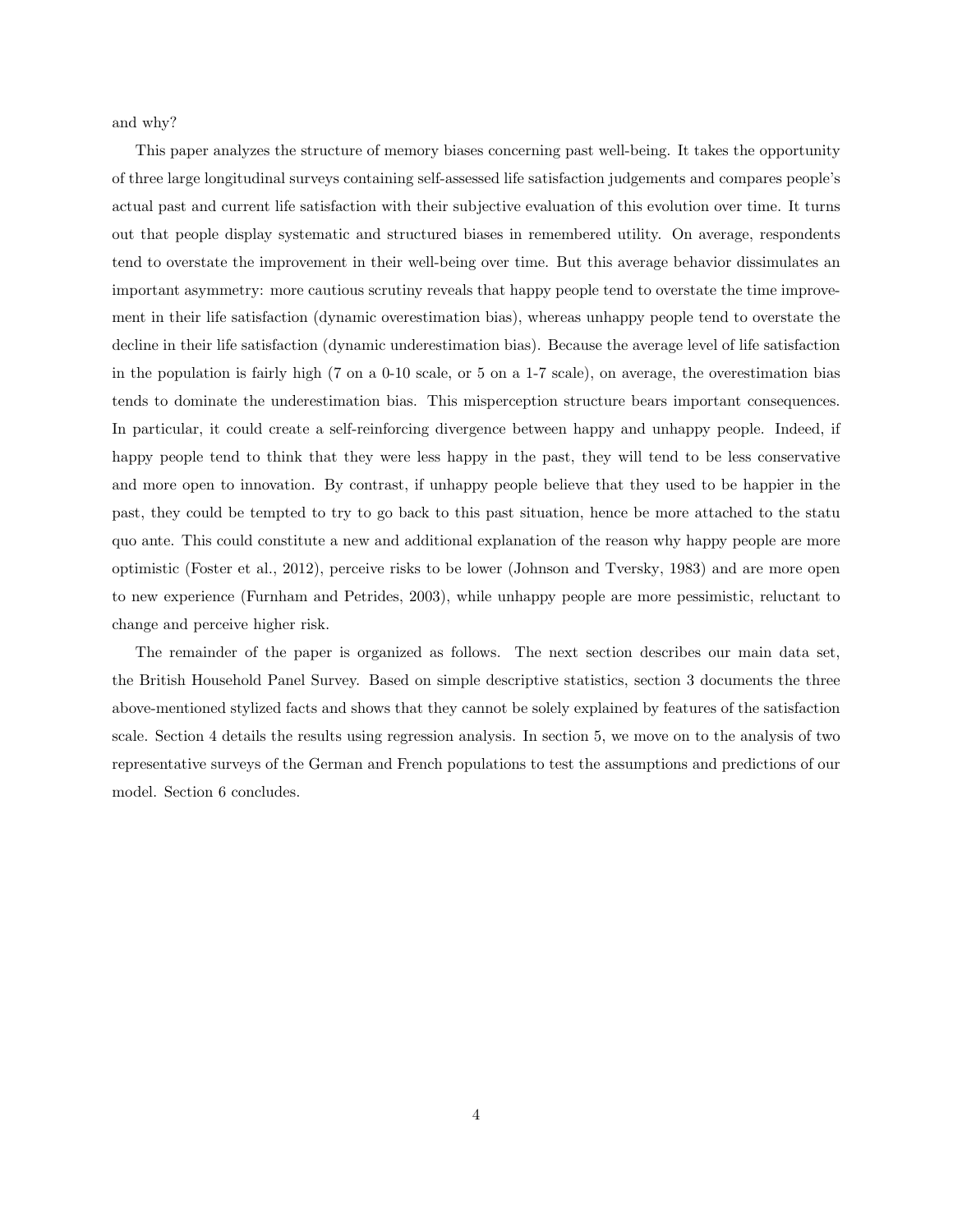#### <span id="page-5-0"></span>2. BHPS: data and variables

Our main data set is the British Household Panel Survey (BHPS), waves 6-18. The question on general life satisfaction appears in waves 6-10 and 12-18, therefore we can compute first-difference variables for waves 7-10 and 13-18. We remove 787 individuals who display no within-variation along the panel and report satisfaction at the boundaries (they persistently report  $LS = 1$  or  $LS = 7$ ). We end up with 111,894 individual-year observations, from 20,269 respondents.

## <span id="page-5-1"></span>2.1. Definition of variables

When using this dataset, we base our analysis on the following variables of interest:

- $LS_{it}$  = Current life satisfaction, as reported by individual i at time t. It is drawn from the question "How dissatisfied or satisfied are you with your life overall?" The response scale varies from 1 ("not satisfied at all") to 7 ("completely satisfied"). It is worth noting that, in contrast to the General Social Survey, the World Value Survey, the European Social Survey and the European Quality of Life Survey, BHPS does not include a temporal frame ("these days", "nowadays", etc.) in the question on life satisfaction.
- $LS_{it-1} =$  Life satisfaction, as reported by individual i the previous year, i.e. in the previous wave of the survey.
- $\Delta LS_{it-1} = LS_{it} LS_{it-1}$  = Observed change in life satisfaction.
- $\Delta L S_{it-1}$  = Reported change in life satisfaction. It is the answer to the question: "Would you say that you are more satisfied with life, less satisfied or feel about the same as you did a year ago ?". In the survey, the question comes right after the one about general life satisfaction. Possible answers are "more satisfied", "less satisfied", "about the same", "don't know".
- $ERR_{it-1} = \Delta \widetilde{LS}_{it-1} \Delta LS_{it-1} =$  Discrepancy between observed and (self-declared) recalled change in life satisfaction. We can only infer the sign of  $ERR_{it-1}$ : positive if  $\Delta LS_{it-1} > 0$  and  $\Delta LS_{it-1} \leq 0$ ; null if  $\Delta \widetilde{LS}_{it-1} = \Delta LS_{it-1}$ ; negative if  $\Delta \widetilde{LS}_{it-1} < 0$  and  $\Delta LS_{it-1} \geq 0$ .
- We refer to i as misreporting at time t when  $\Delta \widetilde{LS}_{it-1} \neq \Delta LS_{it-1}$ .

#### <span id="page-5-2"></span>2.2. Descriptive statistics

Below we summarize some characteristics of the sample:

Average life satisfaction is relatively high, 5.19 out of 7. Most people report to be as satisfied as in the previous year. However, there is an asymmetry between reported changes: the share of answers reporting a positive evolution is higher than the share of answers reporting a negative evolution.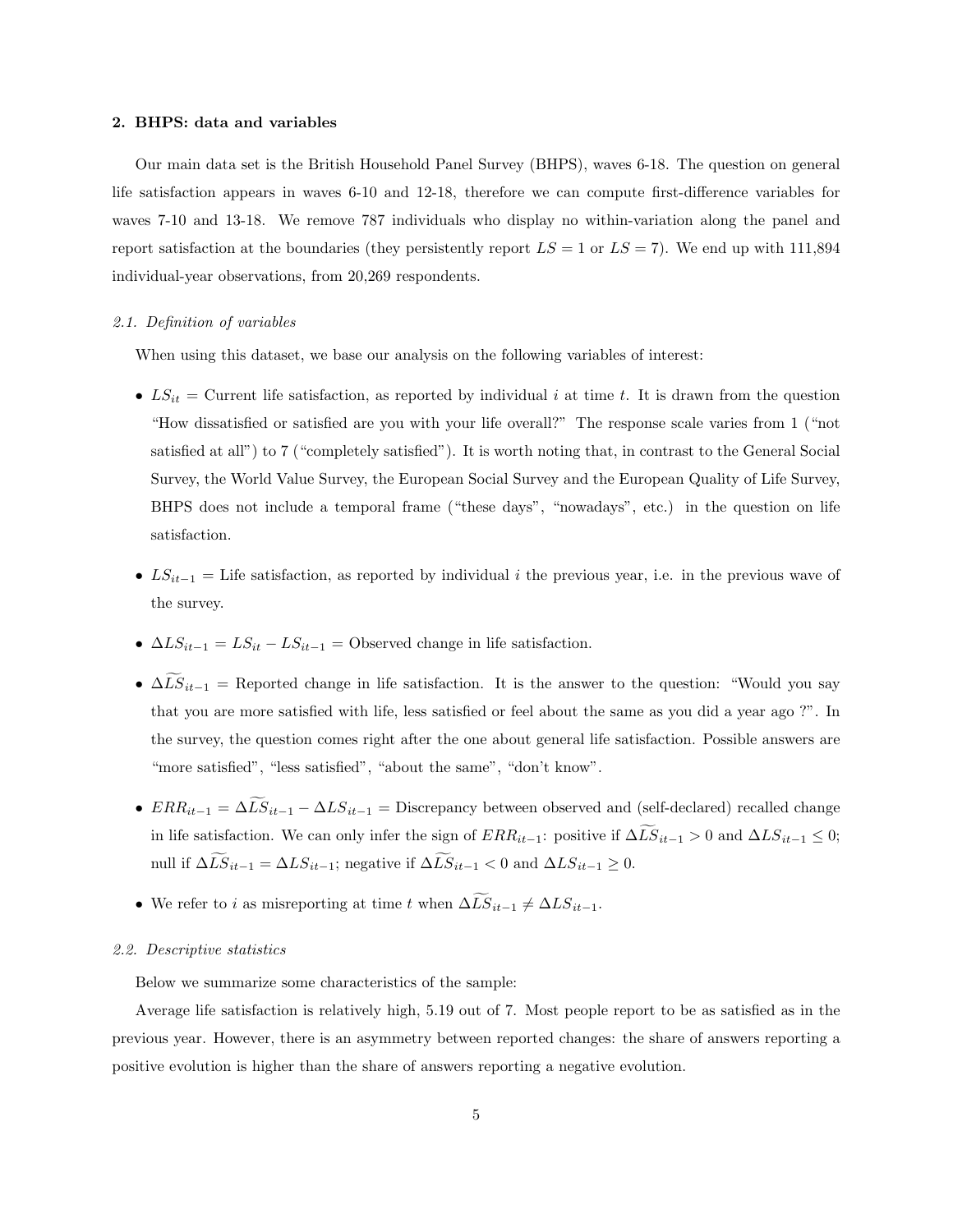|                                             | mean  | se     | sd    | min      | max    |
|---------------------------------------------|-------|--------|-------|----------|--------|
| self-declared life satisfaction             | 5.19  | < 0.01 | 1.25  | 1        | 7      |
| "more satisfied than a year ago"?           | 0.25  | < 0.01 | 0.44  | $\theta$ | 1      |
| "about the same as a year ago"?             | 0.58  | < 0.01 | 0.49  | $\Omega$ | 1      |
| "less satisfied than a year ago"?           | 0.16  | < 0.01 | 0.36  | $\Omega$ | 1      |
| female                                      | 0.53  | < 0.01 | 0.50  | $\Omega$ | 1      |
| age                                         | 48.40 | 0.07   | 17.92 | 16       | 100    |
| monthly household income $(\text{\pounds})$ | 2,722 | 8.83   | 2,126 | $\theta$ | 86,703 |

Table 1: Summary statistics.  $N = 111,894$ 

Reading note: The estimated mean life satisfaction in the sample is 5.19. The standard error of the survey-weight estimated mean is smaller than 0.01. The empirical standard deviation of the distribution is 1.25, with values ranging from 1 to 7.

<span id="page-6-0"></span>We start our analysis by comparing reported and observed changes in life satisfaction. We can distinguish 9 cases, displayed in Table [2.](#page-6-0)

|          | 8.3%    | 5.4%  | 2.8%  | 16.5% |
|----------|---------|-------|-------|-------|
| Reported | 15.0%   | 28.5% | 14.7% | 58.2% |
|          | $4.4\%$ | 12.1% | 8.8%  | 25.3% |
|          | 27.7%   | 46.0% | 26.3% | 100%  |

Table 2: Cases of reporting behaviors.  $N = 111,894$ 

Reading note: The data set contains 111,894 individual-year points. 8.3% answers report a negative change in life satisfaction which is consistent with what we observe. Overall, 27.7% of observed changes are negative and 16.5% of reported changes are negative.

For the sake of guidance over our analysis, we classify reporting behaviors in four broad types, depending on  $\Delta \tilde{LS}_{it-1}$  $\Delta \tilde{LS}_{it-1}$  $\Delta \tilde{LS}_{it-1}$  and  $ERR_{it-1}.$ <sup>1</sup> Observations along the main diagonal of table [2](#page-6-0) are cases of *correct-reporting*: reported and observed changes are the same, so that  $ERR = 0$ . We define as *over-reporting* instances where people report to be more satisfied than last year, but we do not observe such a change. Symmetrically, we define as under-reporting instances where people report an unobserved negative change. Finally, people can report to be as satisfied as last year while instead we observe a difference between  $LS_{it}$  and  $LS_{it-1}$ : we refer

<span id="page-6-1"></span><sup>&</sup>lt;sup>1</sup>The same individual can display different behaviors along the panel but he/she displays only one reporting behavior per year.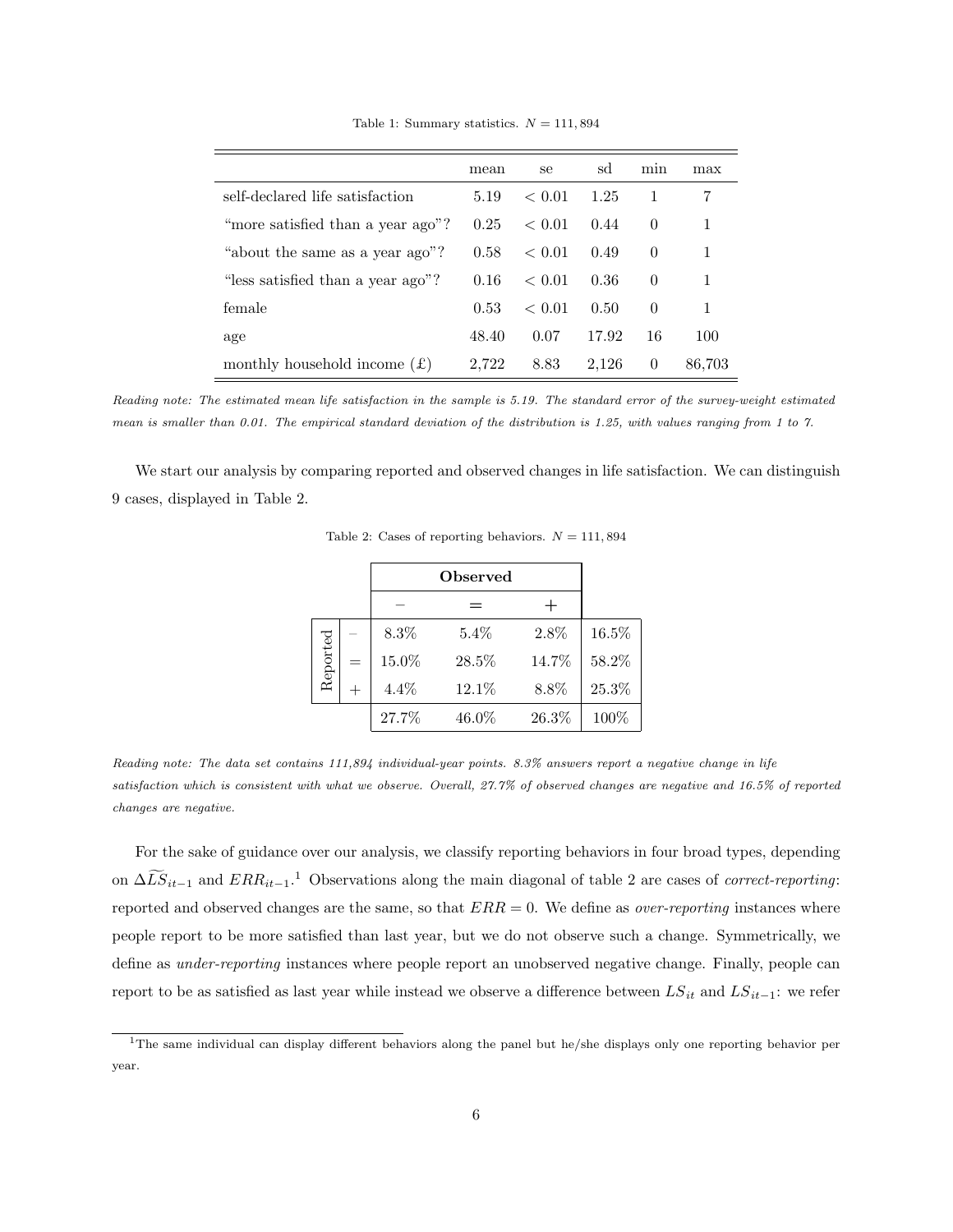<span id="page-7-0"></span>to them as cases of insensitive-reporting. Table [3](#page-7-0) summarizes the four types of reporting behaviors.

| $\Delta LS_{it-1}$ | $ERR_{it-1}$ | Type                  | Description                                                  |
|--------------------|--------------|-----------------------|--------------------------------------------------------------|
| $+, =, -$          | $= 0$        | correct-reporting     | Report an evolution of life satisfaction that is consistent  |
|                    |              |                       | with what we observe                                         |
|                    | $\neq 0$     | over-reporting        | Report a positive change in life satisfaction that we do not |
|                    |              |                       | observe                                                      |
|                    | $\neq 0$     | insensitive-reporting | Report no change in life satisfaction but we observe one     |
|                    | $\neq 0$     | under-reporting       | Report a negative change in life satisfaction that we do not |
|                    |              |                       | observe                                                      |

Table 3: Types of reporting behaviors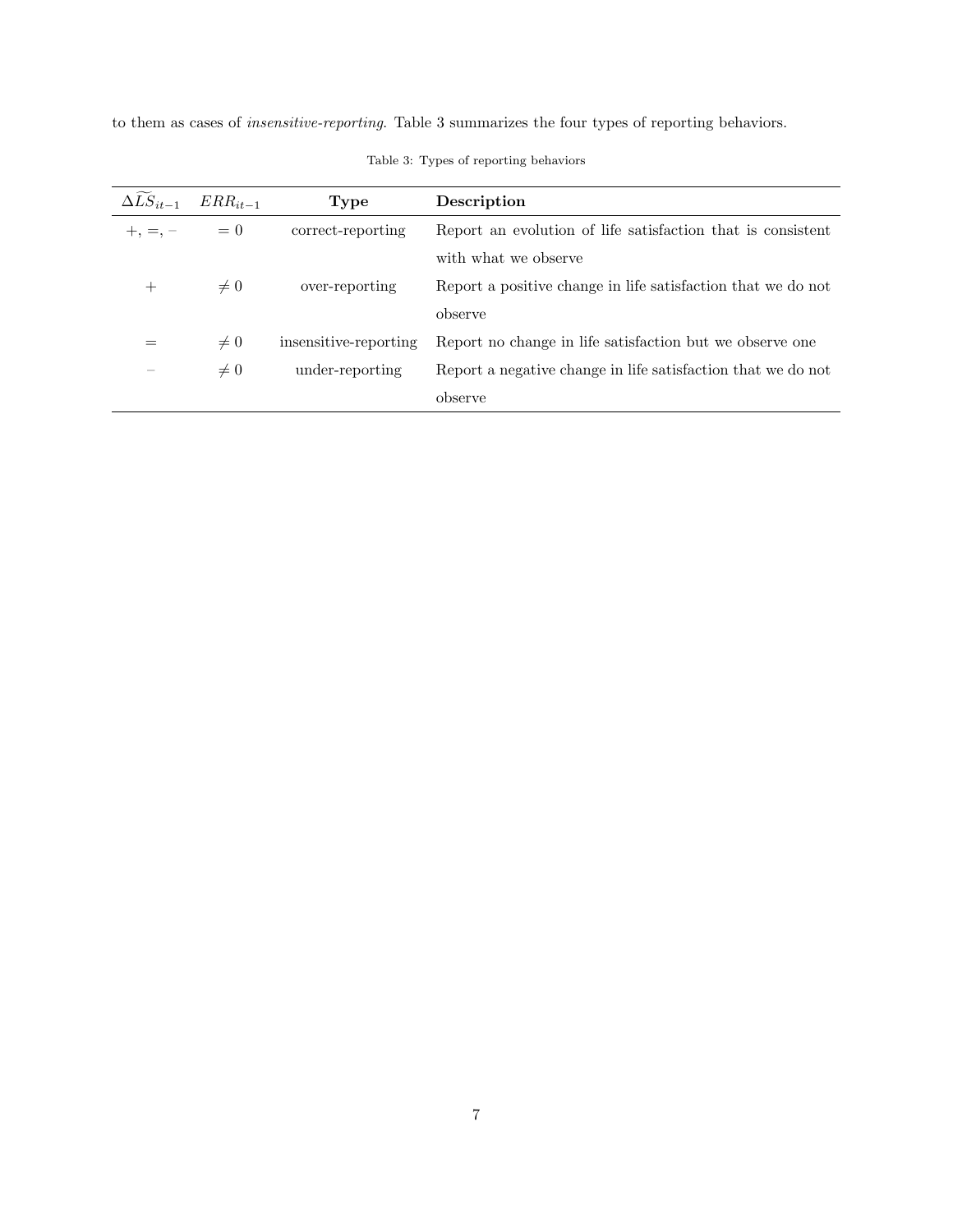#### <span id="page-8-0"></span>3. Stylized facts

In this section we use simple descriptive statistics to show the existence of three stylized facts, related to the dynamic of recalled well-being. We start by looking at the relationship between observed and reported changes in well-being, after which we consider this relationship in light of current well-being.

## <span id="page-8-1"></span>3.1. Average patterns in misreporting

Table [2](#page-6-0) suggests that people are, to some extent, able to recall the evolution of their well-being. If reported changes  $\Delta LS_{it-1}$  were uncorrelated to observed changes  $(\Delta LS_{it-1})$ , the nine cells of the table would display similar percentages. Instead, when we observe an increase in the life satisfaction score (26.7% of the total), people report a positive evolution three times more often than a negative one  $(9.3\% \text{ vs } 2.7\%)$ ; situations where we observe a decrease in the life satisfaction score (28.2% of the total) are reported twice more often as negative than positive  $(8.1\% \text{ vs } 4.8\%)$ . When no change is observed  $(45.1\% \text{ of the total})$ , more than half of the sample reports to be as satisfied as in the previous year.

Nevertheless, the table also shows that differences between observed and reported changes are far from being rare. Overall, correct-reporters represent a little bit less than half of the sample. The rest are cases of misreporting: reported changes do not correspond to observed changes, so that  $ERR \neq 0$ . Along the panel, over 90% of respondents misreport at least once. The widespread differences between reported and observed changes represent our first stylized fact:

Stylized fact #1: Most people report an evolution of life satisfaction that is different from the one observed over time in the panel.

A quick glance tells us that cases of over-reporting are much more common than cases of under-reporting (17.3% vs 7.7%), leading us to the formulation of a second stylized fact:

Stylized fact #2: On average, people tend to overstate the improvement in their life satisfaction over time.

#### <span id="page-8-2"></span>3.2. Misreporting and current well-being

To explore the relationship between reporting behaviors and the current level of satisfaction, we now look at the two sides of the conditional correlations: is average life satisfaction equal across groups displaying different reporting behaviors? Are we equally likely to observe under- or over-reporting conditional on different levels of current life satisfaction?

We start with a simple analysis of the first cross-section of the BHPS (wave 7) that includes the question "Would you say that you are more satisfied with life, less satisfied or feel about the same as you did a year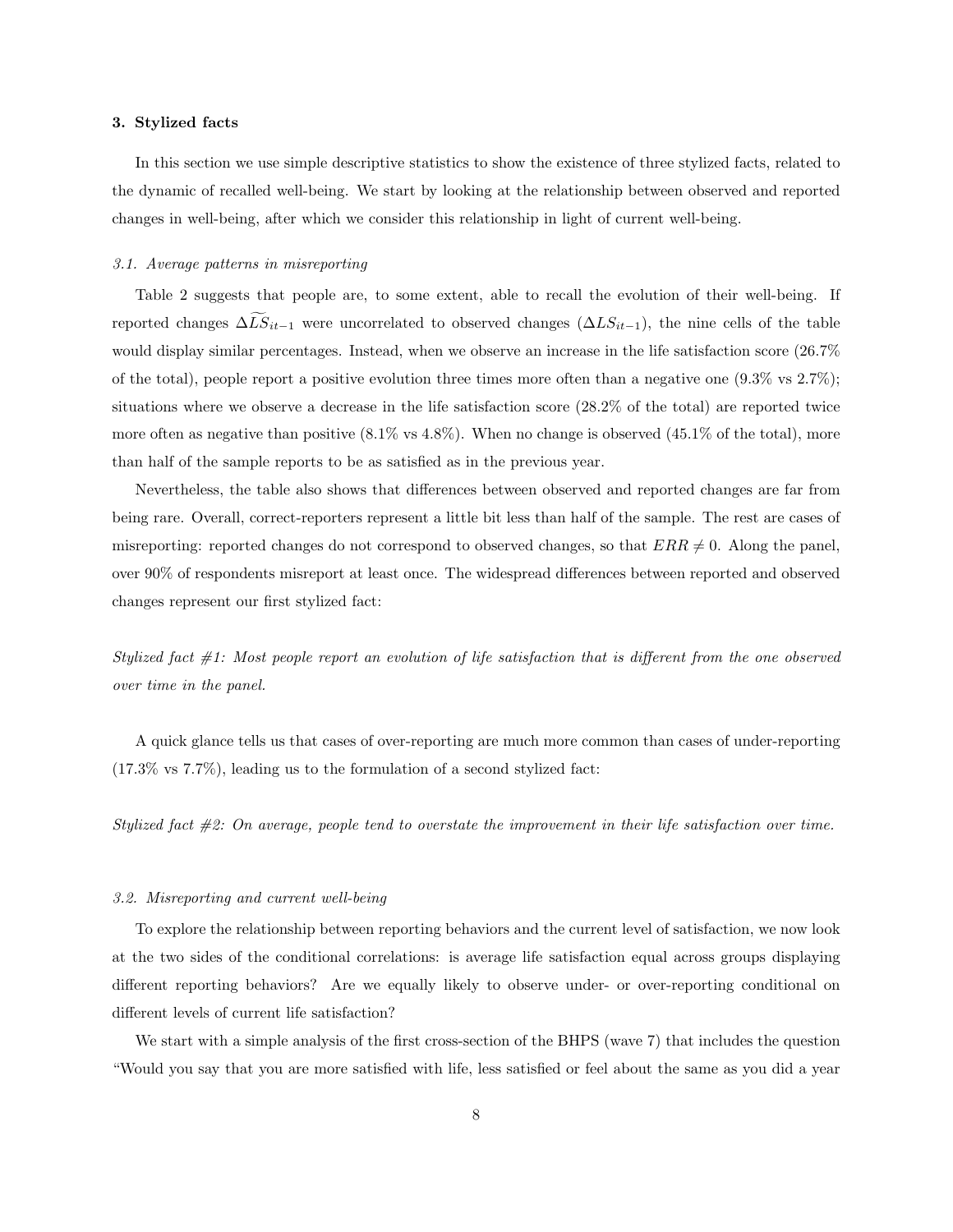ago ?". Two opposite patterns appear (see fig[.1a\)](#page-9-0): over-reporters score significantly higher in life satisfaction than the rest of the population; conversely, under-reporters' life satisfaction is significantly lower than for the rest of the population. There is no significant difference between correct-reporters and insensitive-reporters.

<span id="page-9-0"></span>

Figure 1: Subjective and objective well-being, by reporting behavior, wave 7

Reading note: According to Figure (a), in wave 7 of the BHPS, 5.2 is the average life satisfaction of people reporting a change in subjective well-being that is consistent with what is observed in waves 6 and 7. According to Figure (b),  $100\in$  is the average income variation of people reporting a change in subjective well-being that is consistent with what is observed in waves 6 and 7. Vertical bars are 95% confidence intervals.

It is worth noting two points. Firstly, the asymmetry in Figure [\(1a\)](#page-9-0) is not mechanical. Quite the opposite, one would expect over-reporters to be relatively less happy, and under-reporters to be relatively happier. Secondly, this asymmetry does not follow from individual variations in material conditions. As shown by Figure [1b,](#page-9-0) it is not because they experienced an income rise that over-reporters are happier. Hence, contrary to [Easterlin](#page-31-1) [\(2001\)](#page-31-1)'s conjecture, the overall tendency to increase personal income over the life cycle cannot explain why people tend to think to be better off than before.[2](#page-9-1)

We now move on to the dynamic panel dimension and study misreporting behaviors conditional on life satisfaction scores. We start by looking at people who declare the same life satisfaction level in  $t - 1$  and t, but who report to be more/less satisfied in t than in  $t - 1$ . In this specific case, we can observe only two reporting behaviors: over-reporting or under-reporting.<sup>[3](#page-9-2)</sup> When we sketch the frequency of under- and over-reporting conditional on  $LS_{it}$ , two clear patterns appear (Figur[e2a\)](#page-10-0):

<span id="page-9-1"></span> ${}^{2}$ Properly speaking, Easterlin's theory applies to adaptation over the long run, not over one year. In his paper, he explicitly states that he is "talking here of comparisons over periods of some length, say, five years or more, not very short intervals such as year or less"(p.471).

<span id="page-9-2"></span><sup>&</sup>lt;sup>3</sup>Insensitive-reporting cannot happen when  $LS_{it} = LS_{it-1}$ . Correct-reporting cannot happen when  $\Delta \widetilde{LS}_{it-1} \neq \Delta LS_{it-1}$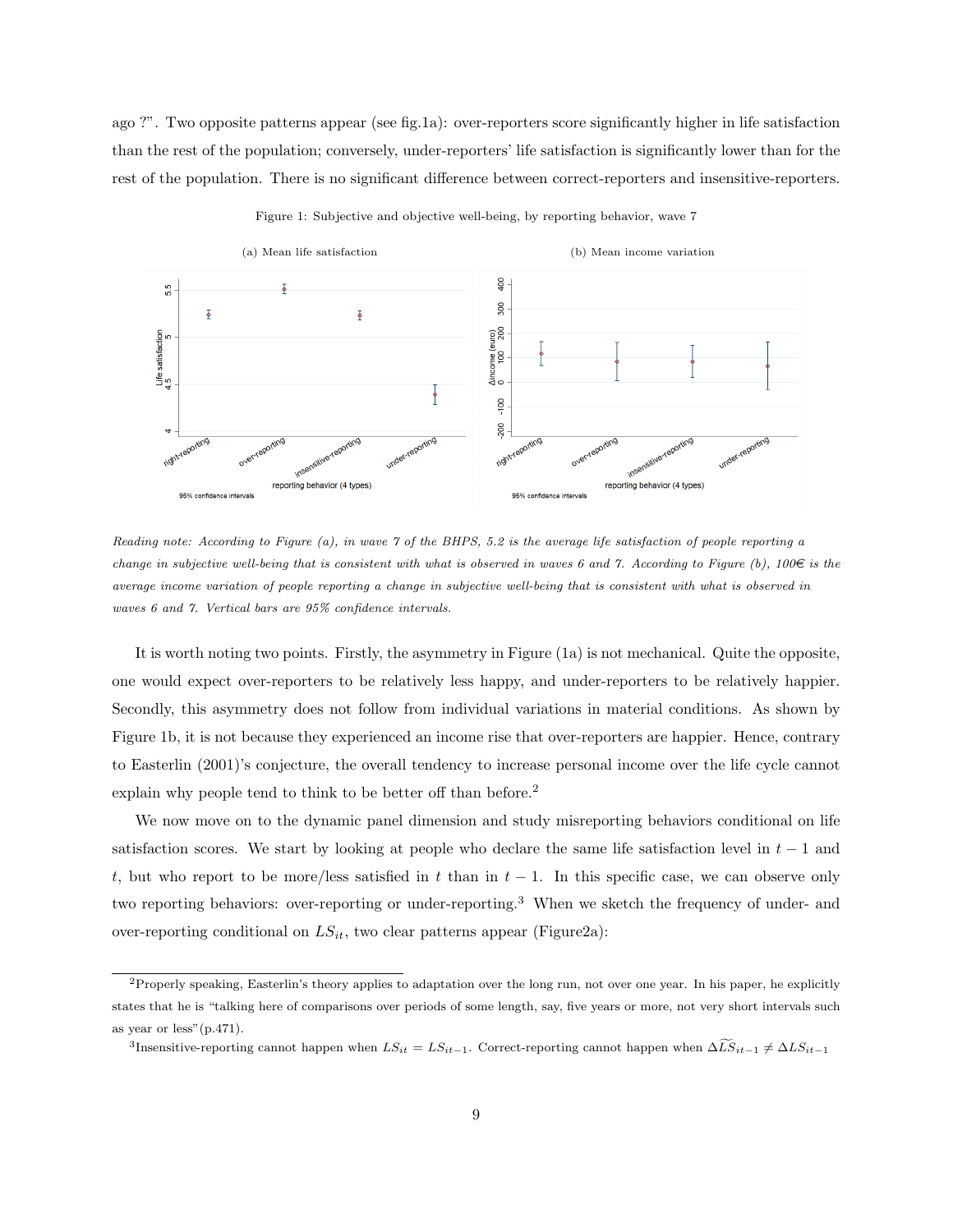- 1. The share of individuals reporting a negative change that we do not observe (= under-reporting) decreases with life satisfaction.
- 2. The share of individuals reporting a positive change that we do not observe (= over-reporting) increases with life satisfaction.

The figure shows that over-reporting is more common among people with high levels of satisfaction and vice-versa for under-reporting. The information in the graph is somewhat redundant, since the shares of over- and under-reporting sum up to 100% for each level of life satisfaction, but it illustrates the two steady patterns along the satisfaction scale.

When we extend the analysis to the entire sample, these two patterns persist (Figure [2b](#page-10-0) ). On the one hand, the share of people declaring a positive change that we do not observe is significantly higher among satisfied respondents than among unsatisfied ones. On the other hand, the share of people declaring a negative change that we do not observe is significantly lower among satisfied respondents than among unsatisfied ones. The share of people reporting no change or a change which is consistent with what we observe in the panel is constant across levels of  $LS_t$ : around 75%, except for an increase at the upper boundary.



<span id="page-10-0"></span>

Reading note: share of misreporting conditional on current life satisfaction. Vertical bars are 95% confidence intervals. Figure (a) refers to people reporting a pos./neg. change while we observe  $LS_{it} = LS_{it-1}$ . Among misreporters who report LS  $= 6$  in two consecutive years, 91% report a positive change, 9% report a negative change. Figure (b) refers to the entire sample. Among people who report  $LS = 6$  in year t, 23% report a positive change which is not observed, 3% report a negative change which is not observed.

Figures [2a](#page-10-0) and [2b](#page-10-0) suggest that current satisfaction predicts the direction of the report error and lead us to formulate a third stylized fact: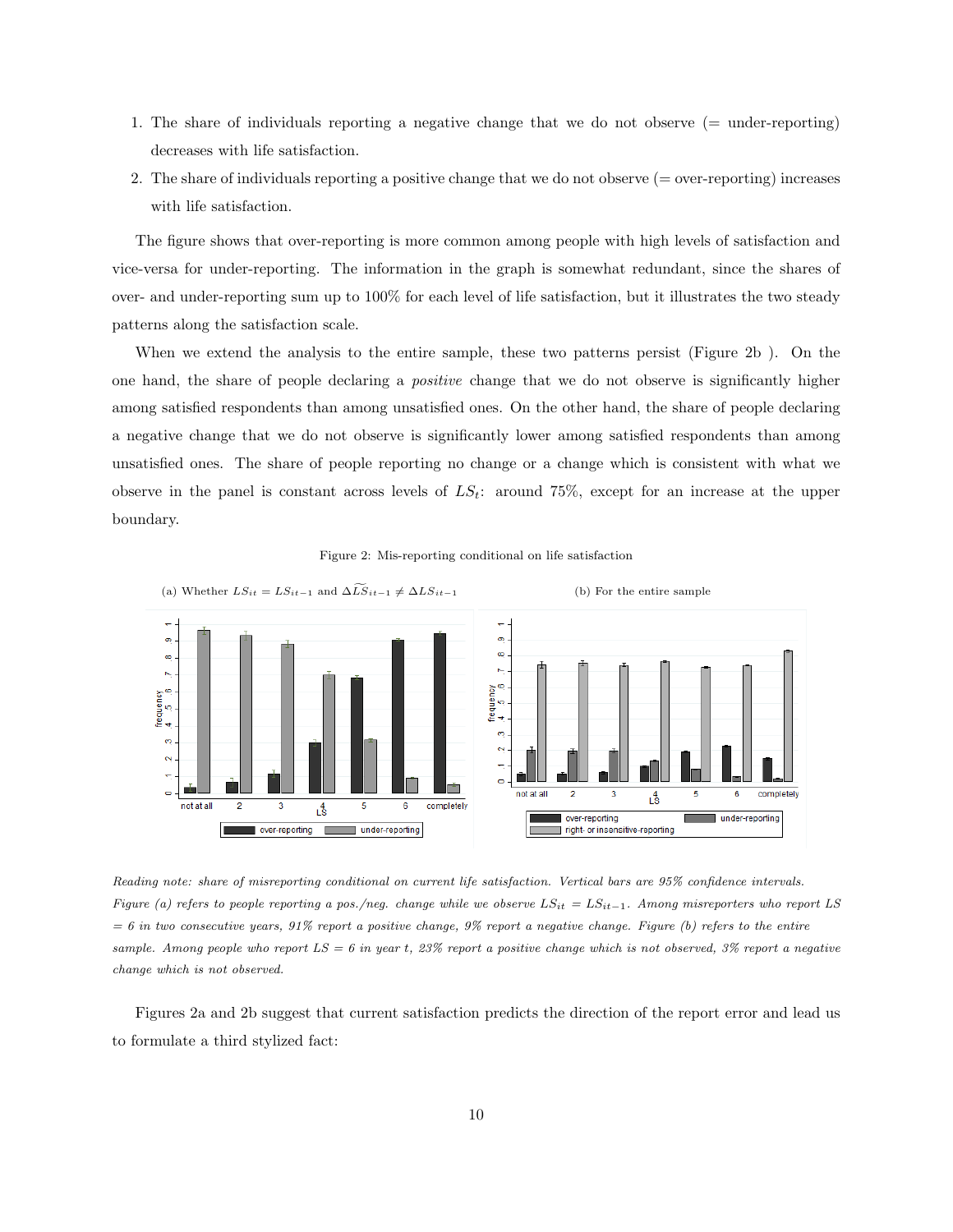Stylized fact  $\#3$ : More satisfied people tend to overstate the improvement in their life satisfaction; conversely, unsatisfied people tend to understate it.

#### <span id="page-11-0"></span>3.3. A matter of scale?

Could these stylized facts simply reflect some measurement errors due to the life satisfaction scale?

## The happiness scale is discrete, while latent well-being is not.

People may report a change in life satisfaction because latent satisfaction - which is continuous - varies, but this variation is not captured by the satisfaction scale - which is discrete. This measurement error could explain over- and under-reporting if small changes occur within the range of the same life satisfaction scalepoint. For instance, someone may report her satisfaction to be 5 both in t and  $t + 1$ , when her satisfaction is 5.1 in t and 5.4 in  $t+1$ . Therefore, she would rightfully report a positive change, but we would wrongly infer over-reporting. However, if we model the marginal change as a random draw from a symmetrical distribution centered on the latent value, we should be equally likely to observe under- and over-reporting. This is not the case, since in average people tend to overstate the improvement in their life satisfaction (stylized fact #2). Moreover, it is unlikely that this asymmetry is driven by a persistent marginal positive change, as most of the happiness literature rejects the idea that life satisfaction steadily increases over the life cycle.[4](#page-11-1)

Therefore, although widespread misreporting might arise from the inability of the scale to capture marginal changes (stylized fact  $#1$ ), it cannot explain why over-reporting is relatively more common (stylized fact #2) nor why it should be associated with the highest part of the current life satisfaction ladder (stylized fact  $#3$ ).

#### Reported change is qualitative, while latent change is not.

A second caveat could be that the amount of well-being variation that is sufficient to report "I am more / less satisfied" is undetermined. Therefore, people may report no change in life satisfaction if they experience a variation which it is not sufficient to answer "I am more/less satisfied with life than a year ago". The sufficient variation that triggers a reported change is likely to be an idiosyncratic threshold that is hard to detect. This phenomenon can explain why insensitive-reporting is relatively common, yet it cannot explain the different shares in under- and over-reporting.

The scale is bounded, while latent well-being is not.

<span id="page-11-1"></span><sup>&</sup>lt;sup>4</sup>The average observed pattern is U-shaped, with a ditch around 50, see for example [\(Blanchflower and Oswald, 2008;](#page-31-8) [Cheng](#page-31-9) [et al., 2015\)](#page-31-9) .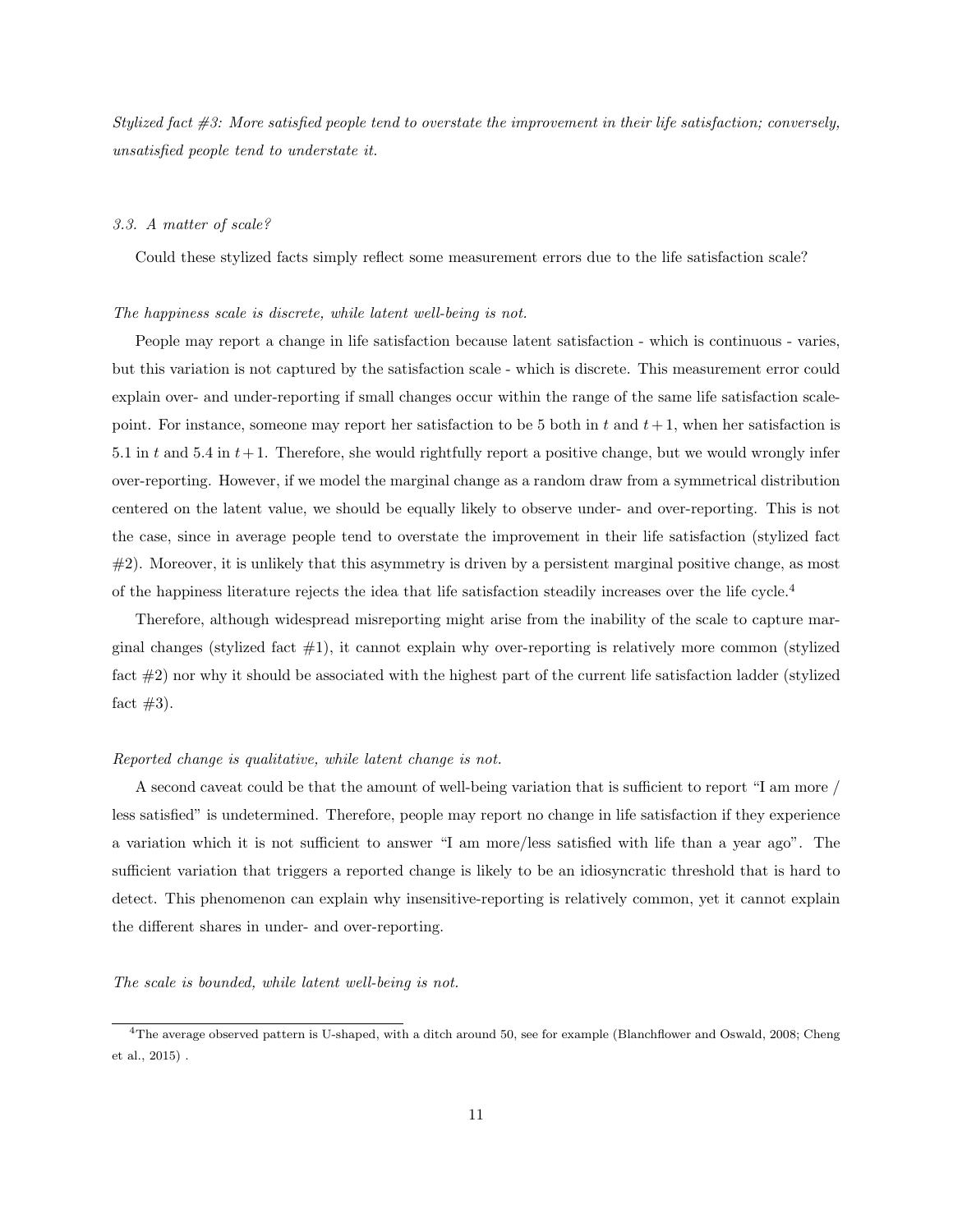A third often criticized aspect of the life satisfaction scale is that it is bounded. The argument is generally the following. Someone is living a joyful fulfilling life and reports complete life satisfaction at year  $t$ ; if the following year her latent satisfaction increases, how can she express this improvement?<sup>[5](#page-12-1)</sup> In this case the very satisfied person reports a positive change because her latent satisfaction - which is unbounded - varies, but the satisfaction scale - which is upper-bounded - cannot capture the increase. This hypothesis can explain over-reporting for people who are completely satisfied both in t and  $t + 1$  and under-reporting for people who are not satisfied at all both in t and  $t + 1$ . However, it cannot explain the overall patterns, which, as illustrated by figure [2b,](#page-10-0) are quite stable along the life satisfaction scale, with no spike at the boundaries. If any, we observe a small fall in the share of over-reporting at the top of the scale.

The fact that the scale is bounded might also trigger some response biases. People might display aversion to report extreme values of the scale, so that a person who reports  $LS_{t-1} = 6$  is somewhat reluctant to declare herself "completely satisfied" with her life in the following year, even if an important positive leap occurred. However, the same counter-arguments apply: the observed patterns go along the whole scale, so that a person declaring  $LS_t = 5$  is more likely to over-report than a person declaring  $LS_t = 4$ , who, in turns, is more likely to over-report than a person declaring  $LS<sub>t</sub> = 3$ , and so on. These values being relatively far from the scale boundaries, aversion to give extreme values of satisfaction cannot explain the observed patterns.

Overall, these arguments point out at three features of the life satisfaction scale which hinder the detection of actual misreporting. However, none of them (nor their combination) can explain our three stylized facts. We now move on to the scrutiny of current happiness as the determinant of the different recall patterns.

## <span id="page-12-0"></span>4. Regression analysis

If happy people recall past well-being differently than unhappy ones, this asymmetry can accommodate the three patterns. Among the discrepancies between observed and recalled well-being (stylized fact  $\#1$ ), we would observe that, on average, people tend to overstate the improvement in their well-being over time (stylized fact  $\#2$ ), because relatively happy people - which represent most of the population - tend to overstate the improvement in their life satisfaction (stylized fact  $\#3$ ). In this section we move to a parametric approach and use regression analysis that take into account the observable characteristics of the respondent.

<span id="page-12-1"></span> $5$ Nota bene: the problem arises only inasmuch as *latent satisfaction* increases beyond the numerical cap, say from 7 to 7+, not if life conditions improve. We should carefully distinguish subjective life satisfaction and objective life conditions. People are not asked to evaluate their *objective conditions* on a scale, but their *subjective satisfaction* with those conditions. As a consequence, a person who is fully satisfied with her life can keep on being fully satisfied with her life after a positive improvement in her objective life conditions, so that  $\Delta \widetilde{LS}_{it-1} = 0.$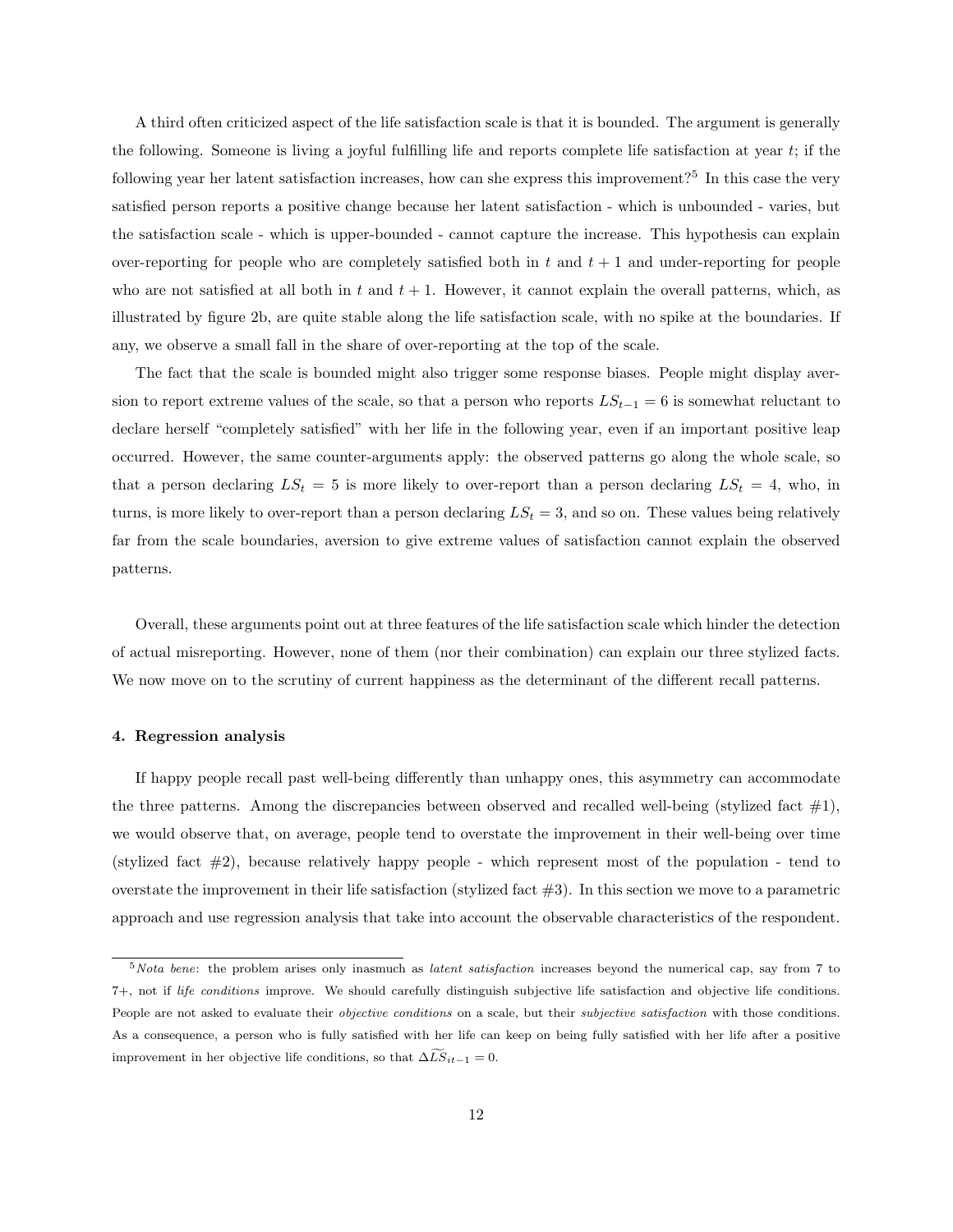This allows to document the relationship between current and recalled happiness *ceteris paribus*, net of spurious correlations.

## <span id="page-13-0"></span>4.1. A model of imperfect recall

In order to spell out clearly the assumptions underlying our specifications, we start by sketching a model of imperfect recall. Define the following variables:

- Today's life satisfaction  $= LS_t$ .
- Past life satisfaction =  $LS_{t-n}$ .

Observed change in life satisfaction =  $\Delta LS_{it-n} = LS_{it} - LS_{it-n}$ . Recalled evolution of life satisfaction =  $\Delta \tilde{LS}_{it-n}$ .

Let us express the recalled evolution  $\Delta \widetilde{LS}_{it-n}$  as a function of current and past satisfaction:  $f(LS_{it}, LS_{it-n})$ . Our first assumption relies on the additive separability of the recall function  $f(.)$ , so that the evolution of life satisfaction reported today is the difference between today's well-being and recalled past well-being, defined by a function  $m(.)$ :

$$
\Delta LS_{it-n} = f(LS_{it}, LS_{it-n}) = LS_{it} - m(LS_{it-n}) = LS_{it} - LS_{it-n};
$$
\n(1)

where  $\widetilde{LS}_{it-n}$  = recalled past life satisfaction.<sup>[6](#page-13-1)</sup> Therefore, we can rewrite  $ERR_{it-n} = \Delta \widetilde{LS}_{it-n} - \Delta LS_{it-n}$ as  $ERR_{it-n} = LS_{it} - \widetilde{LS}_{it-n} - (LS_{it} - LS_{it-n}) = LS_{it-n} - \widetilde{LS}_{it-n}.$ 

We assume latent current happiness to be *perfect* information, and  $\Delta \widetilde{LS}_{it-1}$  to be *imperfect* information, mediated by memory. That is to say, we do not question people's capacity to assess their current wellbeing, but their ability to recall their past well-being. Our second assumption is then that errors in recalled evolution are not random, but biased by an observable variable Z according to a factor  $\theta$ , a parameter which captures the size and direction of the recall bias. Therefore, we can write the recall function  $m(.)$  as an inter-temporal mapping which defines a distribution of potentially recalled satisfactions, so that:

<span id="page-13-2"></span>
$$
\widetilde{LS}_{it-n} = LS_{it-n} + \theta Z_{it} + \epsilon, \quad \text{where } \epsilon \sim N(0, \sigma_n^2). \tag{2}
$$

Our third and last assumption involves the functional forms of the parameters:  $\sigma_n^2$  is non-decreasing over n and  $\theta$  is weakly monotonic over n,  $\forall n$ . The intuition behind this specification is that recall precision decays over time and that the effect of Z on recalled well-being never reverts, independently of the temporal distance. This assumption allows for some generality of the recall model.

According to our model,  $\widetilde{LS}_{it-n}$  is a random variable, whose expected value is centered at  $LS_{it-n}$  ± some bias, and whose variance is defined by the white noise component  $\epsilon$ . We study the impact of current

<span id="page-13-1"></span><sup>&</sup>lt;sup>6</sup>In the BHPS,  $\widetilde{LS}_{it-1}$  is a latent variable that we do not observe, but that we can partially reconstruct through the reported change in life satisfaction.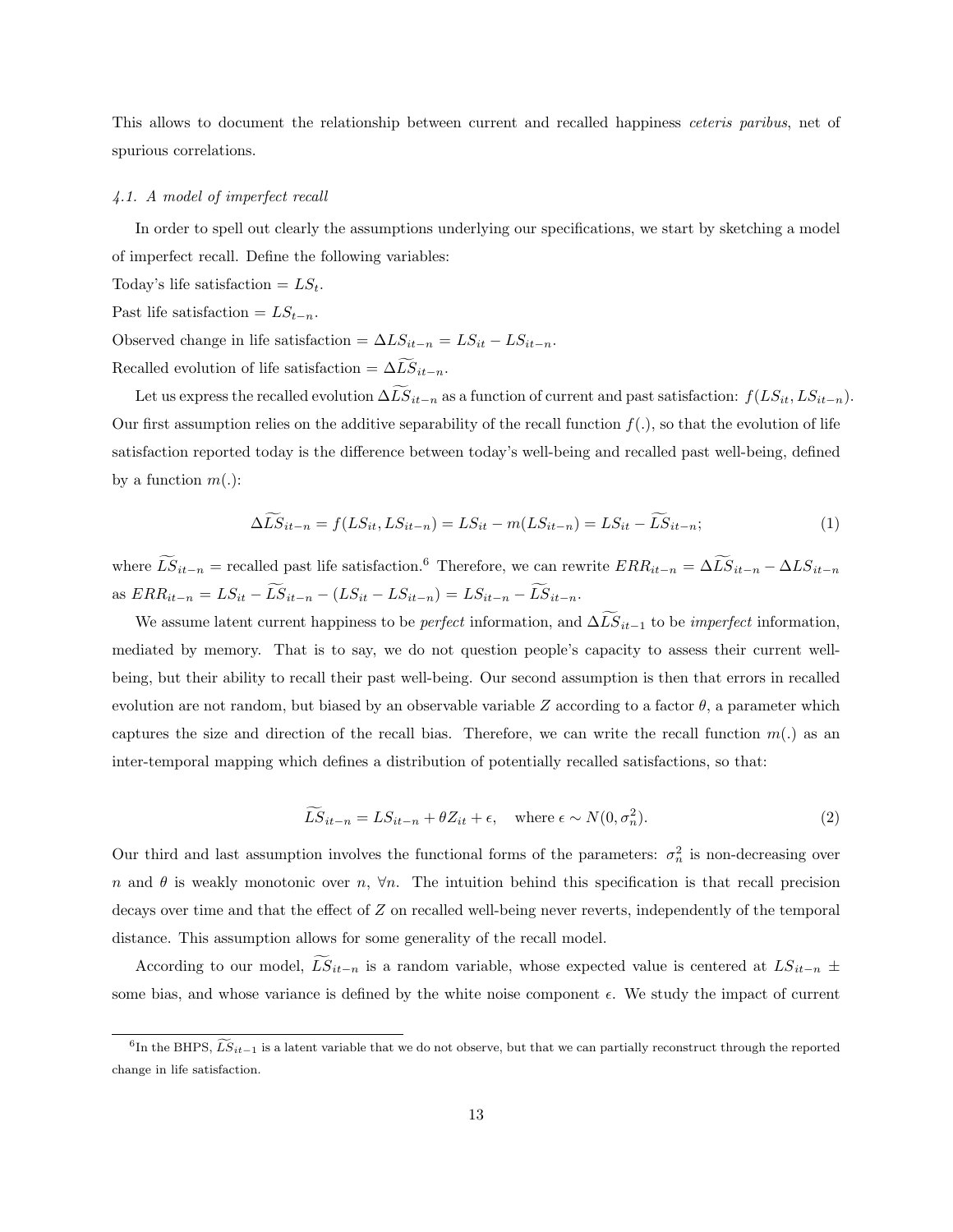life satisfaction on recalled past satisfaction, so that  $Z_{it} = LS_{it}$ . Therefore,  $E[\widetilde{LS}_{it-n}] = LS_{it-n} + \theta LS_{it}$ and  $var[\tilde{LS}_{it-n}] = \sigma_n^2$ .

Finally, these definitions are also based on the assumption that the individual life satisfaction scale is stable over time, so that  $LS_{it}$  and  $LS_{it-1}$  are measured on the same scale.

#### <span id="page-14-0"></span>4.2. Cross-sectional regression analysis

We estimate a linear satisfaction equation of the form:

$$
LS_i = X_i \alpha + u_i \tag{3}
$$

where  $LS_i$  is the life satisfaction of individual i in wave 7,  $u_i$  is a normally distributed error term and  $X_i$ is a matrix of observable characteristics which includes a constant vector, sex, age, age<sup>2</sup>, household income, ∆income, number of children, civil status, job status, education level, ethnicity and five dummies which take value one if over the past year the person had a baby, moved to widowhood or to unemployment, got married or got divorced.

We carry on a cross-sectional regression by standard OLS and present estimation results in the Appendix, table [6.](#page-28-1) This first stage regression allows us to compute the vector of residuals  $\hat{u}$ , which is orthogonal to the explanatory variables of the model, by construction. We can interpret  $\hat{u}_i$  as the individual-specific residual life satisfaction, conditional on the observables. Figure [3](#page-14-1) illustrates the average residual satisfaction by group of reporting behavior. The uncovered patterns are the same as before: individual idiosyncratic satisfaction is higher for over-reporters and lower for under-reporters, while it is statistically equal to zero for the rest of the sample.



<span id="page-14-1"></span>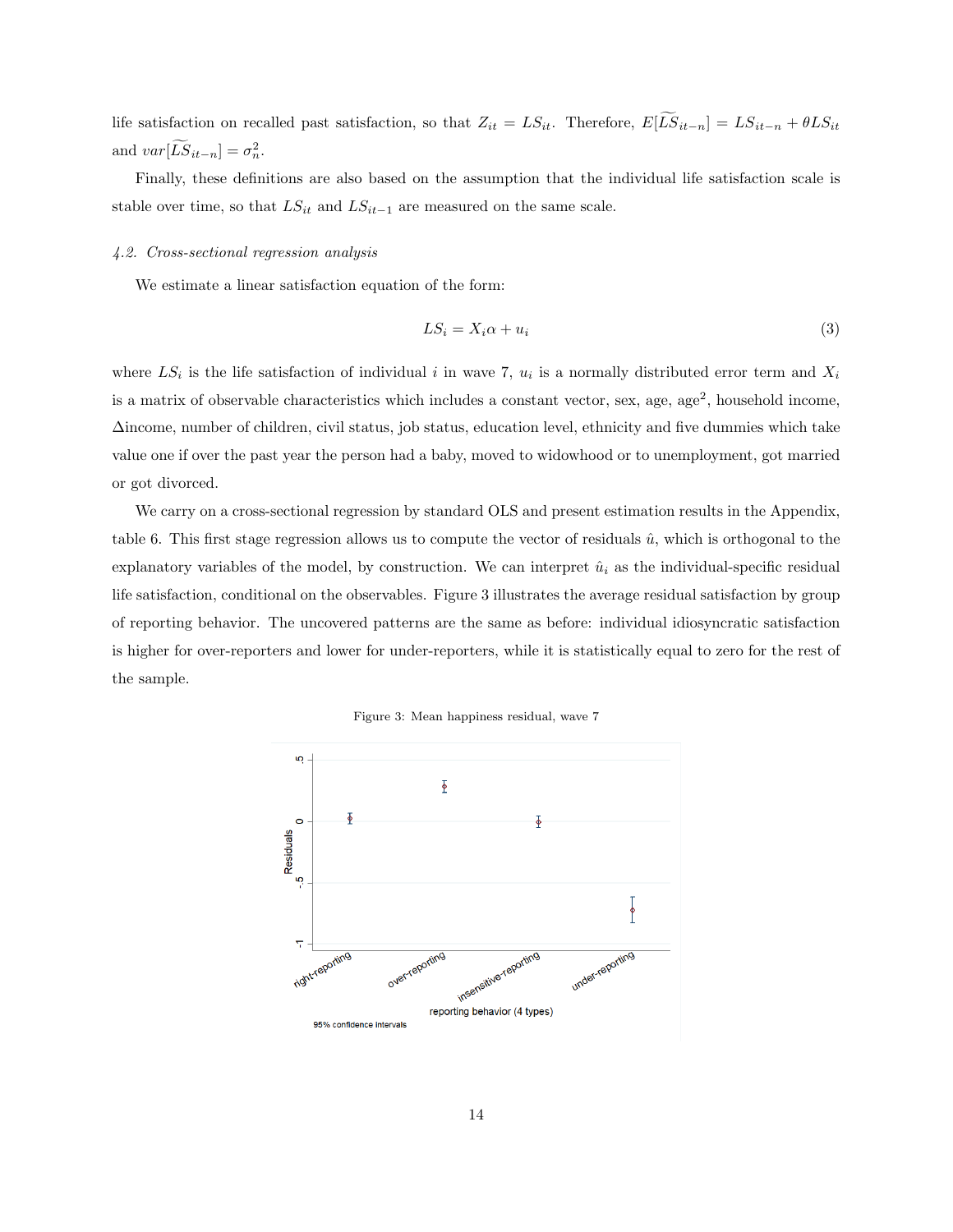#### <span id="page-15-0"></span>4.3. Panel regression analysis

We now move on to the panel dimension. We study the probability to observe a given reporting behavior, conditional on current satisfaction and a set of observables. At first, we restrict the sample to people who declare the same life satisfaction in  $t-1$  and t. With this restriction  $(LS_{it-1} = LS_{it})$ , reporting a positive change corresponds to over-reporting, a null change to correct-reporting and a negative change to under-reporting.<sup>[7](#page-15-1)</sup> Therefore, we study a model where the probability to report a given outcome  $j, j = \{$ more satisfied, about the same, less satisfied}, is determined by current life satisfaction and other covariates, i.e. we estimate  $P(\Delta LS_{it} = j \mid LS_{it}; X_{it})$ . We estimate the model by Ordered Probit and cluster errors at the individual level to correct for individual-specific error correlation over time.

Table [4](#page-18-0) displays regression estimates, with and without controls (columns (1) and (2)). The coefficient associated with life satisfaction is positive and highly statistically significant, meaning that the higher a person's life satisfaction, the higher her probability to over-report and the lower the probability to underreport. The estimated average marginal effect (not displayed in the table) tells us that, on average, one more point in the life satisfaction scale increases the probability to be an over-reporter by 11% and decreases the probability to be an under-reporter by 6%. A counter-factual example offers an intuition of the magnitude of the effect: among people who declare  $LS_{t-1} = LS_t$ , a 46-year-old female respondent with medium education level has 34% chances to over-reporter if her life satisfaction is 6 in both years, against less than 5% if her life satisfaction is 3 in both years (see tab. [5\)](#page-19-0). Figure [5](#page-17-0) offers a visual illustration of the concepts contained in the table. Figure [\(4a\)](#page-17-1) graphically shows the baseline individual's predicted probabilities to over- and underreport for any value of life satisfaction.

Ordered Probit estimates assume the set  $j =$ {more satisfied, about the same, less satisfied} to be ordered. To relax this assumption, we move to an estimation by Multinomial Logit, where we set again correct-reporting as base category.<sup>[8](#page-15-2)</sup> Results, reported in table [4](#page-18-0) (top part, columns  $(3)$  to  $(6)$ ), substantially confirm the positive (resp. negative) conditional correlation between well-being and over-reporting (resp. underreporting). Moreover, the estimation of a more flexible specification, which allows to single out effects at the upper- and lower-bound of the satisfaction scale, shows that these results are not driven by boundary effects

<span id="page-15-1"></span><sup>&</sup>lt;sup>7</sup>It may seem odd to see a specification where memory of a past variable is predicted by current satisfaction. However, the memory of life satisfaction  $m(LS_{it-1})$  is occurring at time t, so that the predicted variable is contemporary (or subsequent) with respect to the predictors. In this sense, the notation  $m_t(LS_{it-1})$  would be more precise, but we drop the time index to keep notation relatively light.

<span id="page-15-2"></span><sup>8</sup>Estimation is valid under the IIA assumption, which is very reasonable in our case: odds of reporting "more satisfied" instead of "about the same" does not depend on the alternative "less satisfied" being present or not. Mutatis mutandis for all categories. We should also underline that our model contains only case-specific regressors, that is variables that do not change according to the decision which is made (reporting a pos., neg. or null change). Whether we had alternative-specific variables (let's say one is paid differently according to what she reports), conditional or mixed logit models would be more appropriate.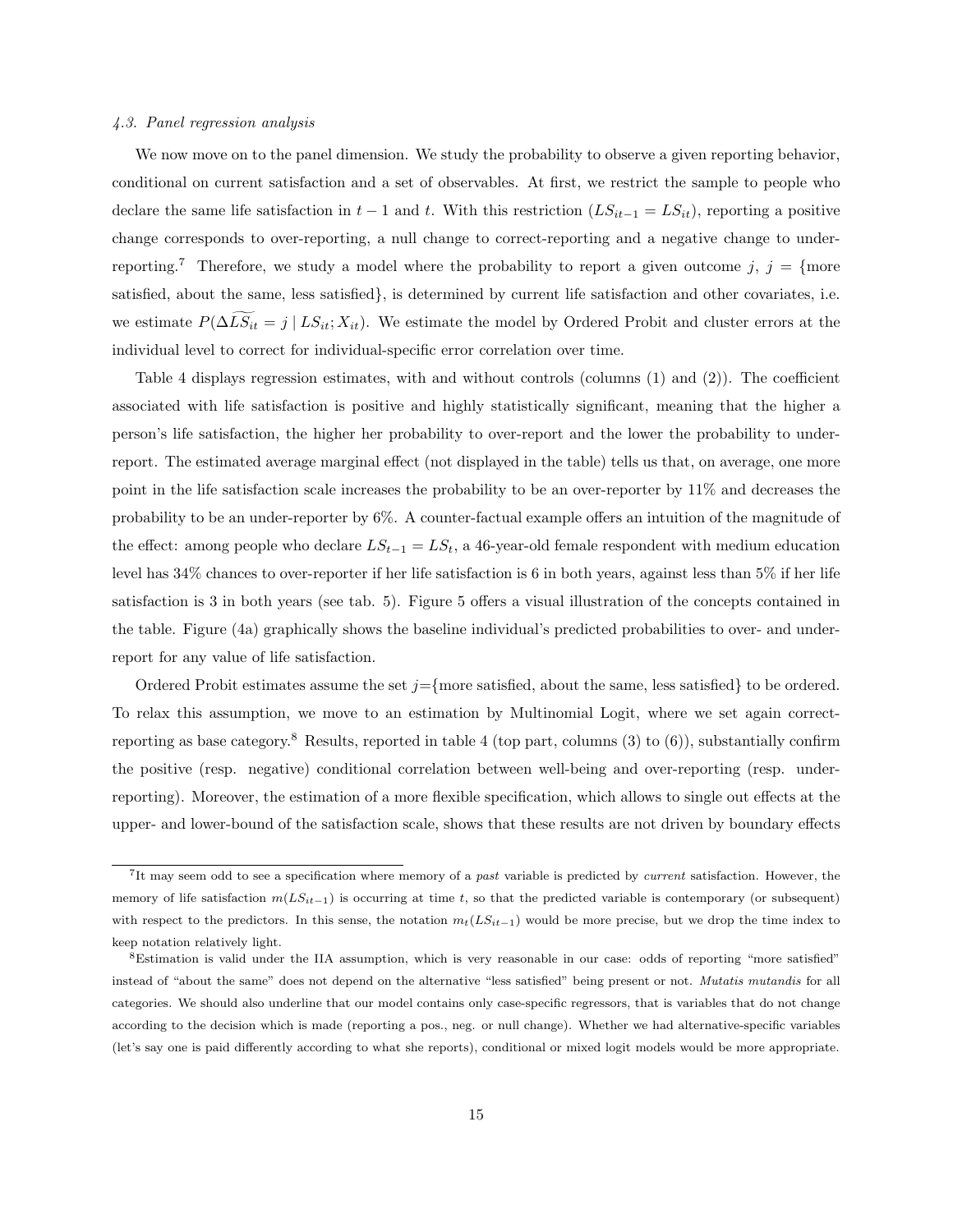(see appendix, table [7\)](#page-29-0).

So far we have focused on the exemplary case of people who report the same satisfaction in year t and  $t-1$ . However, people may misreport even when  $LS_t \neq LS_{t-1}$ . This case allows for insensitive-reporting (people answering "about the same" when  $LS_t \neq LS_{t-1}$ ) as well as for extreme over- and under-reporting behaviors (people answering "more satisfied" when  $LS_t < LS_{t-1}$  and "less satisfied" when  $LS_t > LS_{t-1}$ ).

When we extend the analysis to the entire sample (table [4\)](#page-18-0), results are qualitatively similar: the higher the life satisfaction level, the higher the probability to over-report and the lower the probability to underreport. The table also shows that satisfaction has a small but significant negative effect on the probability to insensitive-report. We estimate the model by Multinomial Logit, since the inclusion of insensitive-reporters does not allow for a natural ordering of the outcomes, required by Ordered Probit models.

Estimated probabilities are listed in table [5](#page-19-0) and graphically displayed in figure [\(4b\)](#page-17-1). Let us take again the example of a 46-year-old female respondent with medium educational level, who reports either  $LS = 3$  or  $LS = 6$  at time t. In the first case, she has respectively 9% chances to over-report and 18% to under-report. In the second case, she has 21% chances to over-report and 5% chances to under-report. Regardless of her satisfaction level, her chances to correct-report (49% if LS = 6, 46% if LS = 3) or to insensitive-report (27% if LS = 6, 25% if LS = 3) are virtually constant.<sup>[9](#page-16-0)</sup>

<span id="page-16-0"></span><sup>9</sup>To avoid information burden, these predictions are not showed in the graphic, but only in the table.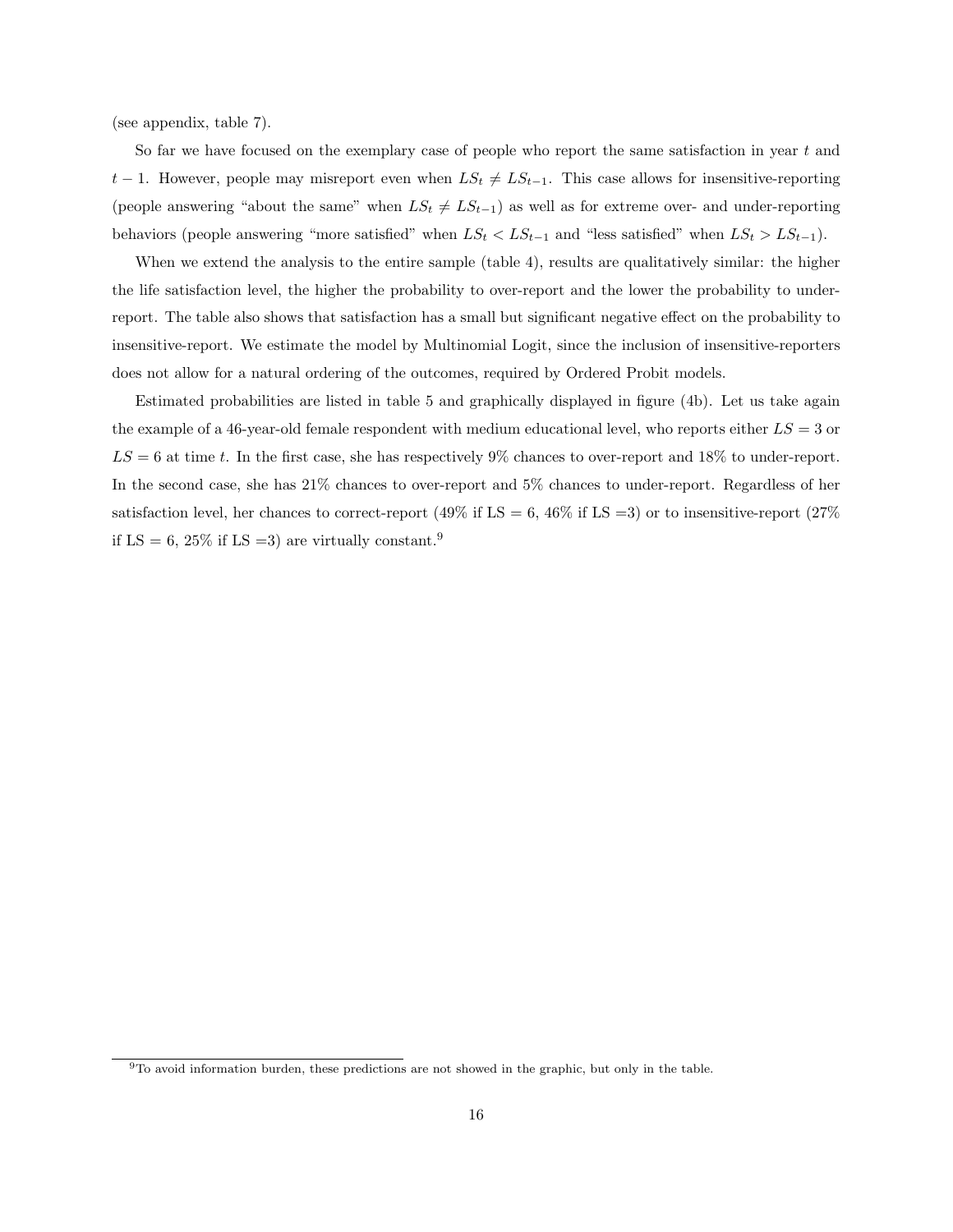

<span id="page-17-1"></span>

<span id="page-17-0"></span>Reading note: predicted probability of over- and under-reporting, estimated for an employed medium-educated married woman, with sample average age and income, without children, who is not Asian/Black. Vertical bars are 95% confidence intervals. Figure (a) tells that a person with the stated characteristics, who declared the same LS in t and t – 1, has an estimated probability to over-report of 30% if  $LS=6$ , of 4% if  $LS=3$ . Figure (b) tells that a person with the stated characteristics, has an estimated probability to over-report of  $17\%$  if  $LS=6$ , of  $8\%$  if  $LS=3$ .



Figure 5: Predicted conditional recall probabilities:  $P(\widetilde{LS}_{t-1}|LS_t)$ .

Reading note: Density functions of  $m(LS_{t-1})$ , according to the level of current well-being, for  $\sigma^2 = 1$ . The black curve represents the probability of a person who reported  $LS = 3$  two years in a row, to recall past satisfaction as lower (4%), same (58%) or higher (38%). The gray curve represents equivalent information for a person who reported  $LS = 6$  two years in a row.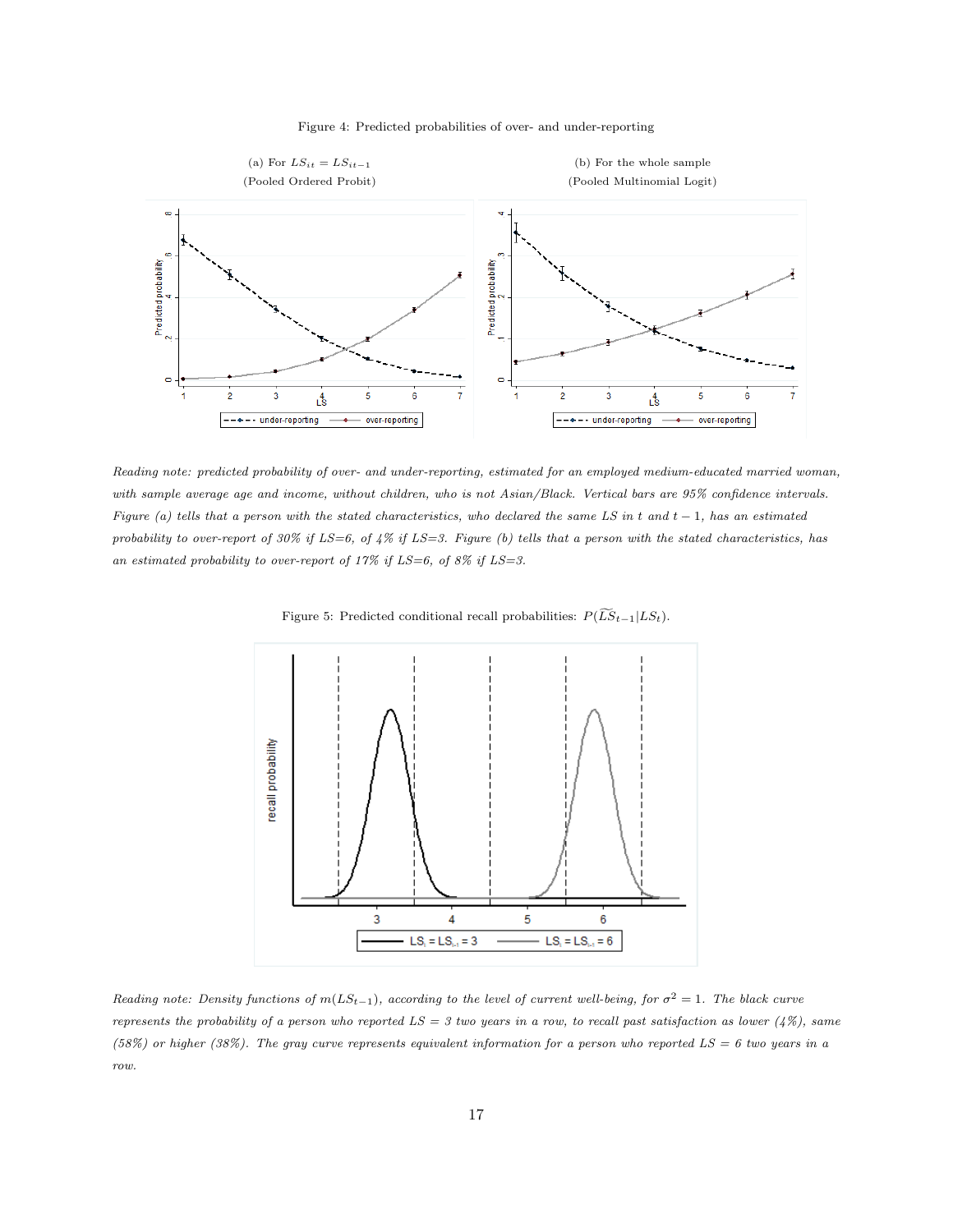<span id="page-18-0"></span>

|                        | (1)        | (2)          | (3)          | (4)        | $\left( 5\right)$ | (6)          |
|------------------------|------------|--------------|--------------|------------|-------------------|--------------|
|                        | Ord.Probit | Ord.Probit   | Correct-rep. | Over-rep.  | Insensitive-rep.  | Under-rep.   |
| $\Delta LS_{it-1} = 0$ |            |              |              |            |                   |              |
| $LS_{it}$              | $0.376***$ | $0.431***$   | baseline     | $0.417***$ | $\boldsymbol{0}$  | $-0.985***$  |
|                        | (60.33)    | (63.17)      |              | (24.76)    | (.)               | $(-53.18)$   |
| Controls               |            | $\checkmark$ | $\checkmark$ | ✓          | √                 | ✓            |
| N                      | 50,450     | 49,274       | 49,274       | 49,274     | 49,274            | 49,274       |
| Whole sample           |            |              |              |            |                   |              |
| $LS_{it}$              |            |              | baseline     | $0.246***$ | $-0.0493***$      | $-0.464***$  |
|                        |            |              |              | (26.09)    | $(-7.43)$         | $(-49.89)$   |
| Controls               |            |              | ✓            | ✓          | $\checkmark$      | $\checkmark$ |
| N                      |            |              | 109,074      | 109,074    | 109,074           | 109,074      |

Table 4: Categorical regression of reporting behavior on life satisfaction.

Reading note: multinomial regressions with clustered errors at the individual level of reporting behaviors on current life satisfaction. The regressand is a categorical variable for reporting behaviors. Columns(1) and (2) refer to two separate Ordered Probit estimations, where the explained variable is coded as follows: over-reporting = 1, correct-reporting = 0, under-reporting  $= -1$ . Columns (3) to (6) refer to a Mulinomial Logit estimation, where correct-reporting is the baseline category. z-statistics in parentheses. \*  $p < 0.10$ , \*\*  $p < 0.05$ , \*\*\*  $p < 0.01$ . Controls: sex, age, age<sup>2</sup>, log(household income), ∆income, education level, number of children, marital status, job status and ethnicity and five dummies which take value one if over the past year the person had a baby, moved to widowhood or to unemployment, got married or got divorced.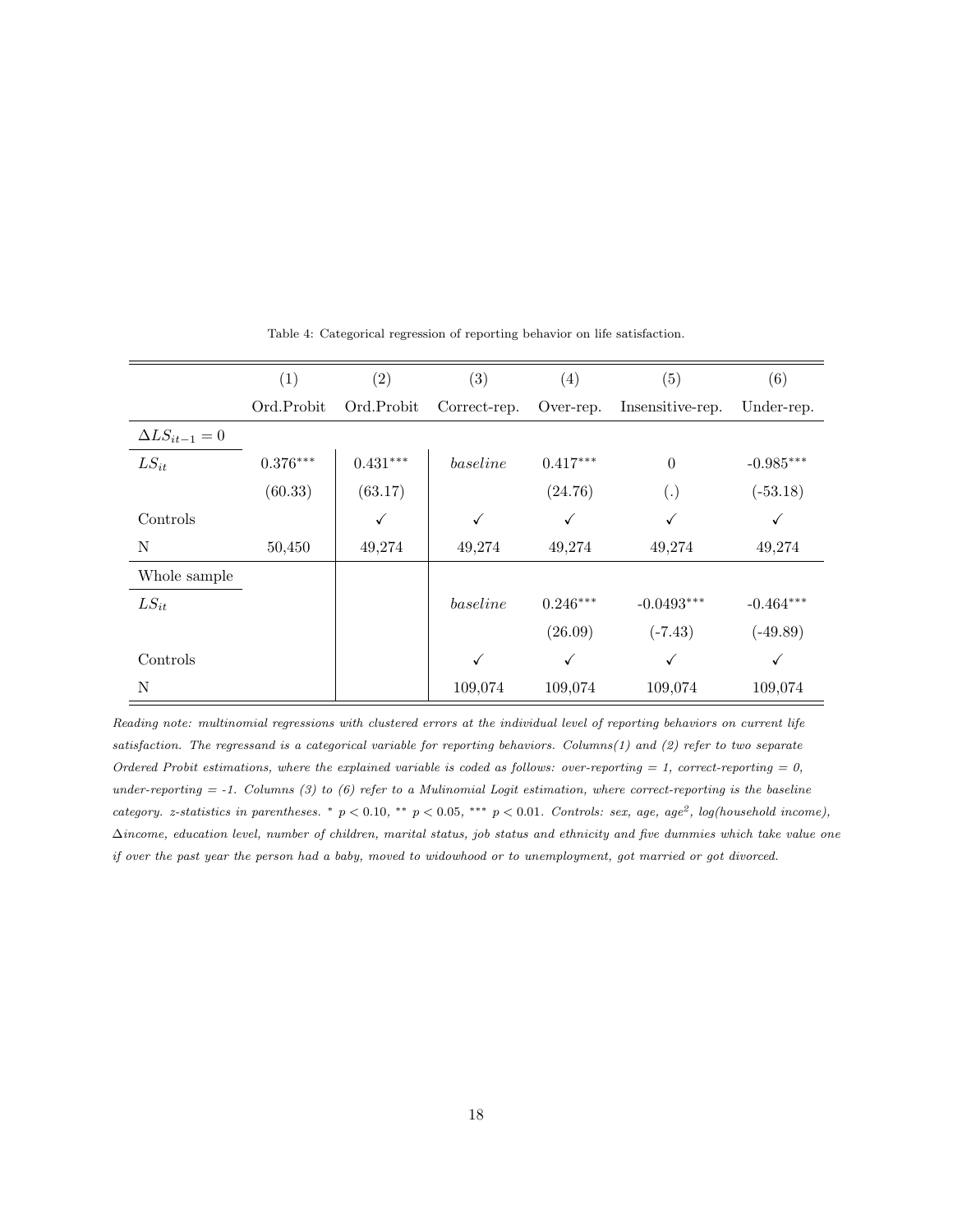<span id="page-19-0"></span>

|                        | (1)          | (2)          | (3)               | (4)        |
|------------------------|--------------|--------------|-------------------|------------|
|                        | Correct-rep. | Over-rep.    | Insensitive-rep.  | Under-rep. |
| $\Delta LS_{it-1} = 0$ |              |              |                   |            |
| $LS_{it} = 3$          | $0.613***$   | $0.044***$   | $\theta$          | $0.343***$ |
|                        | (84.47)      | (17.95)      | $\left( .\right)$ | (36.90)    |
| $LS_{it} = 6$          | $0.615***$   | $0.340***$   | $\theta$          | $0.045***$ |
|                        | (117.06)     | (52.64)      | $\left( .\right)$ | (24.68)    |
| Controls               | ✓            | ✓            | ✓                 | ✓          |
| N                      | 49,274       | 49,274       | 49,274            | 49,274     |
| Whole sample           |              |              |                   |            |
| $LS_{it} = 3$          | $0.459***$   | $0.092***$   | $0.271***$        | $0.178***$ |
|                        | (79.45)      | (29.48)      | (50.20)           | (29.63)    |
| $LS_{it} = 6$          | $0.494***$   | $0.206***$   | $0.252***$        | $0.048***$ |
|                        | (104.33)     | (42.33)      | (57.78)           | (27.49)    |
| Controls               | $\checkmark$ | $\checkmark$ | ✓                 | ✓          |
| Ν                      | 109,075      | 109,075      | 109,075           | 109,075    |

Table 5: Estimated probabilities to display a recall behavior

Reading note: predicted probability of over- and under-reporting, estimated for an employed medium-educated married woman, with sample average age and income, without children, who is not Asian/Black. Estimation by Ordered Probit on the restricted sample and by Multinomial Logit on the whole sample. Clustered errors at the individual level, base category = correct-reporting. z-statistics in parentheses. \*  $p < 0.10$ , \*\*  $p < 0.05$ , \*\*\*  $p < 0.01$ . Controls: sex, age, age<sup>2</sup>, log(household income), ∆income, education level, number of children, marital status, job status, ethnicity and five dummies which take value one if over the past year the person had a baby, moved to widowhood or to unemployment, got married or got divorced. Column (2), first block, tells that a person with the stated characteristics, who declared the same LS in t and  $t - 1$ , has an estimated probability to over-report of  $27\%$  if  $LS=6$ , of  $4\%$  if  $LS=3$ . Column (2), second block, tells that a person with the stated characteristics has an estimated probability to over-report of 17% if  $LS=6$ , of 8% if  $LS=3$ .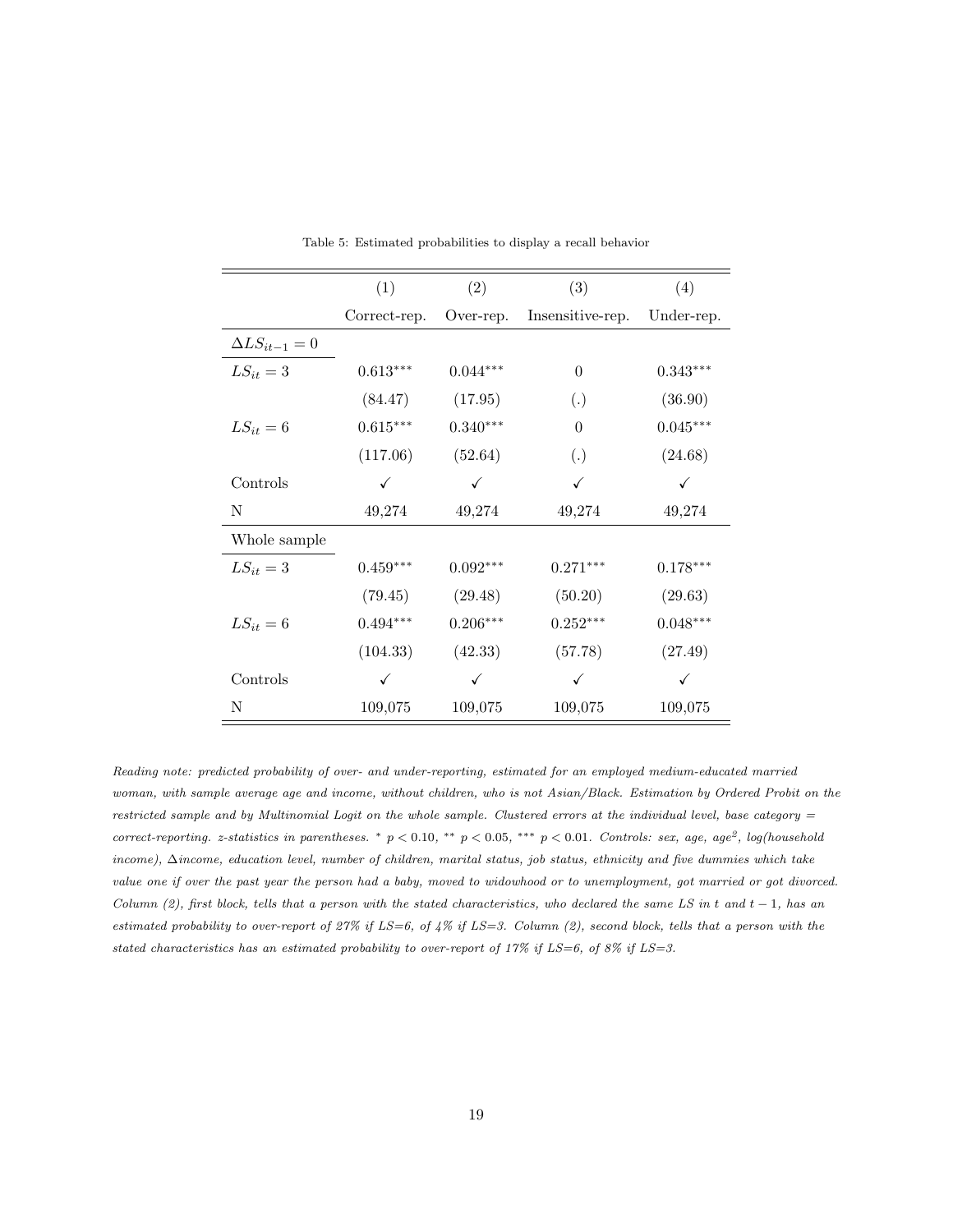### <span id="page-20-0"></span>5. Beyond BHPS: the anatomy of recalled happiness

Our model is based on a few pivotal assumptions.

- <span id="page-20-2"></span>1. Recalled satisfaction is additively separable. Under this assumption, a person who reports the evolution of her life satisfaction from a previous period until now is comparing her current satisfaction which is perfect information - with her past satisfaction - which is mediated by memory. Formally, this assumption allows to write  $\Delta \widetilde{LS}_{it-1} = LS_{it} - \widetilde{LS}_{it-1}$ .
- <span id="page-20-3"></span>2. The effect of current well-being on memory is monotonic, so that the recall bias is not specific to a particular time lag t. According to this assumption, our results are not driven by proximity of the recalled subjective item, and current well-being biases recalled well-being in the same direction, regardless of the length of the time lag. In other words, people have similar biased recall for both recent and remote happiness.
- <span id="page-20-4"></span>3. People have an imperfect but meaningful reconstruction of their past well-being over a stable life satisfaction scale. This assumption allows intra-personal comparisons of well-being over time. Formally, it allows to write  $\widetilde{LS}_{it-1} = m(LS_{it-1}).$

BHPS data do not allow to test these assumptions. To test assumption [\(1\)](#page-20-2), we need to observe the reported past level of well-being  $\tilde{LS}_{it-1}$ , which is not asked in the British survey. Assumption [\(2\)](#page-20-3) cannot be confirmed without the subjective reconstruction over a longer time span  $f(LS_{it}, LS_{it-n}), n > 1$ . Assumption [\(3\)](#page-20-4) requires to observe the subjective reconstruction of well-being over multiple periods:  $\widetilde{LS}_{it-1}, \widetilde{LS}_{it-2},$  etc... To test these assumptions, we move on to the analysis of two additional data sets: the Well-being module of the French Consumer Confidence Survey (CAMME) and the German Socio-Economic Panel (SOEP).

### <span id="page-20-1"></span>5.1. Self-declared past happiness

According to assumption [\(1\)](#page-20-2), overstating the evolution of well-being implies understating the past level of well-being. To verify this, we use quarterly data drawn from the *Enquête de conjoncture auprès des ménages* (CAMME), a French monthly consumer confidence survey run by the national statistical office (INSEE). Since June 2016, the survey includes a well-being module, which surveys a representative sample of the French population. Our dataset is a longitudinal series of repeated cross-sections from 18,687 respondents over 11 quarterly waves, from June 2016 to December 2018.

On top of a question about current life satisfaction, the survey also includes a question on the level of satisfaction one year ago. Respondents give an answer on a scale from 0 to 10 to the following questions: "Overall, how satisfied are you with your current living situation?" and "When you think at last year, where would you place yourself on a scale from 0 to 10?". Therefore, this survey allows to observe for the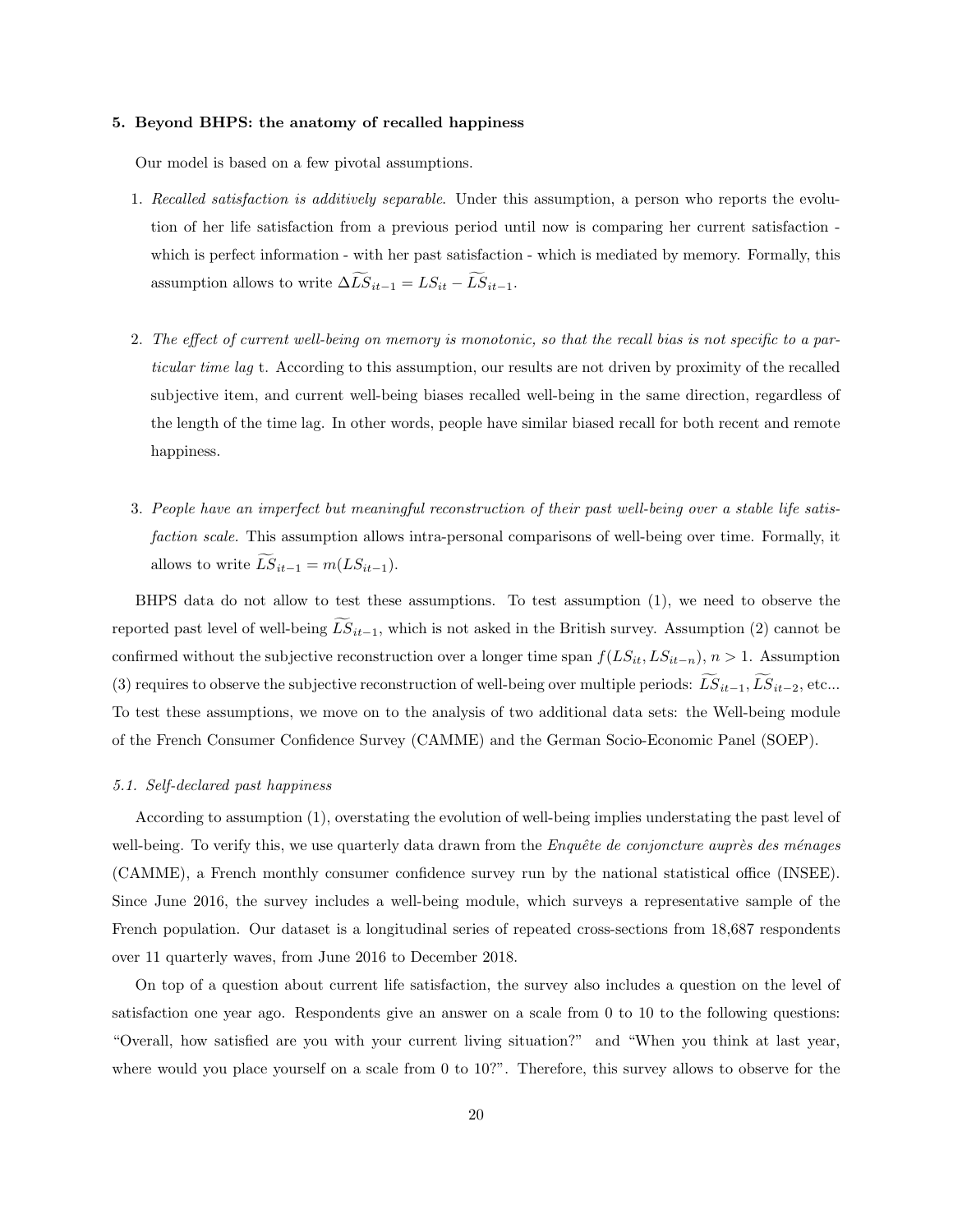same individual  $LS_{it-1}$  and  $LS_{it-1}$ . To be sure, people are not interviewed twice, so that the actual past satisfaction  $LS_{it-1}$  is not available, however, insofar as each sample is representative of the same population, we can compare aggregate data on observed and recalled life satisfaction at the national level. Loosely speaking, we can consider France as an individual and compare its recalled and observed levels of wellbeing at twelve-month distance. Graph [6](#page-21-0) contrasts recalled and observed happiness over seven quarters. Consistently with our predictions, at each quarter, the average reported well-being at a point of time is higher than the average well-being recalled for the same period. Differences are statistically significant at 10% or 5% for all periods except the first one.

Overall, this observation endorses the interpretation of the stylized facts in terms of differential recall of the past level of satisfactions. It allows to extend stylized fact  $#2$  with a corollary:

<span id="page-21-0"></span>Stylized fact #2: On average, people tend to overstate the improvement in their life satisfaction over time. Corollary  $\#2.1$ : On average, people understate their past happiness.



Figure 6: Average observed and recalled life satisfaction

Reading note: The gray bars refer to the average current life satisfaction reported in period t. The black bars refer to the average recalled satisfaction reported one year later, in  $t + 1$ . The average life satisfaction in June 2017 is 6.6, while the average recalled life satisfaction for the same period is 6.4.

Finally, it is worth noting that the second moment of the distribution of recalled satisfaction is higher than the second moment of the distribution of current satisfaction, as predicted by our model of recall described by eq.[\(2\)](#page-13-2). This and other descriptive statistics of the CAMME dataset are presented in the Appendix, tabl[e8.](#page-30-0)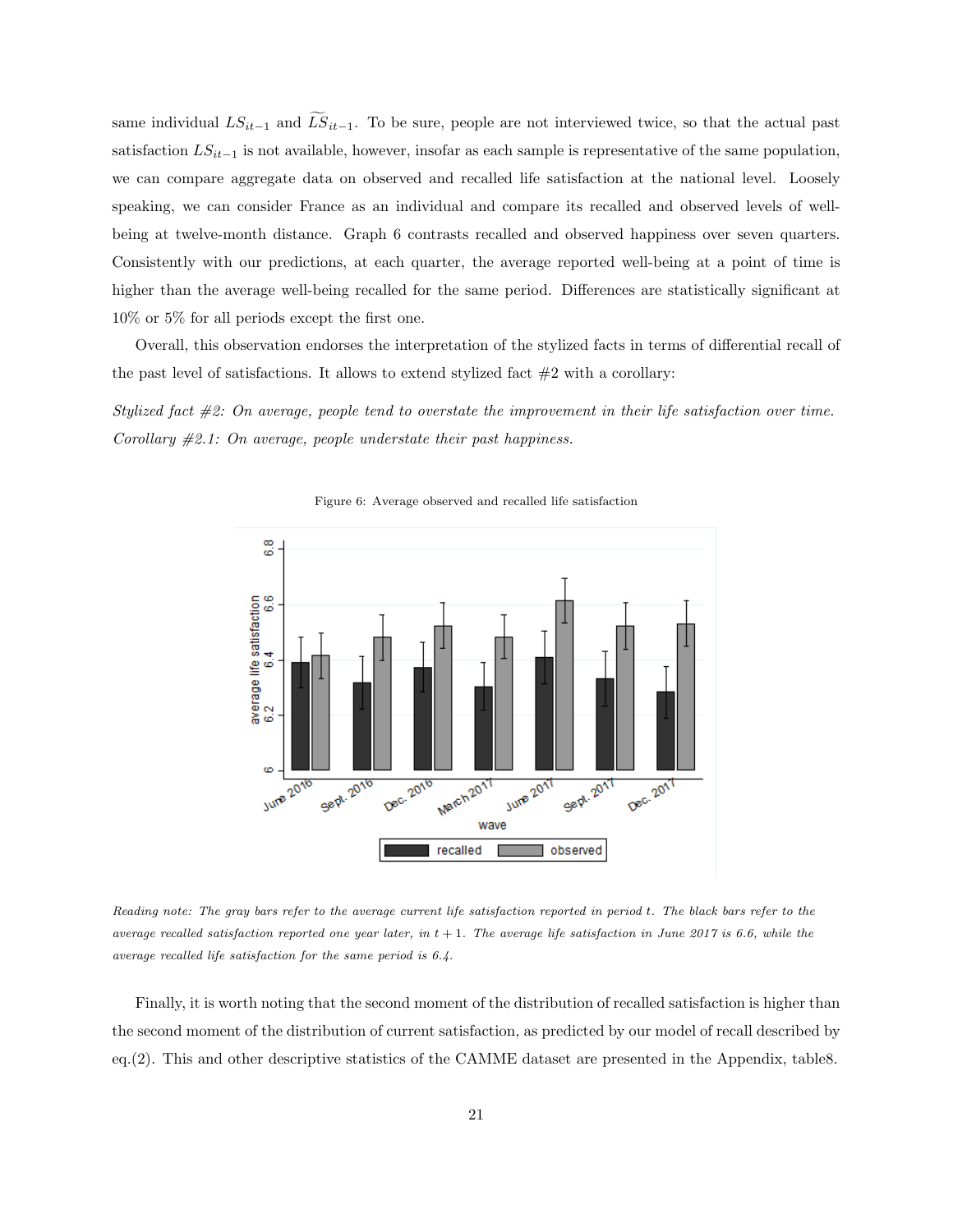#### <span id="page-22-0"></span>5.2. People have biased recall of both recent and remote happiness

According to our model of recall bias, the effect is not specific to the memory of recent happiness (i.e. last year), but it applies to memories of more remote happiness too. To enquire, we use the German Socio-Economic Panel (SOEP). In 2016 (wave 33), respondents were asked to reconstruct the pattern of their life satisfaction over the previous ten years. By comparing their answers to the chronicle of their yearly reports of satisfaction, we are able to check whether their subjective reconstructions are consistent. We construct a balanced panel of life satisfaction data from waves 23 to 33, which offers 121,616 individual-year observations, from 11,056 respondents. For some descriptive statistics of the sample, see the Appendix, tabl[e9.](#page-30-1)

<span id="page-22-2"></span>In each wave of the survey, respondents are asked to report on a scale from 0 to 10 "How satisfied are you with your life, all things considered?". In 2016, they are asked the following question: "Which of the nine pictures best represents how satisfied you have been with your personal living situation over the last 10 years, so from around 2006 to today?"





We adopt a strategy akin to the one we used with BHPS and restrict the sample to people who report similar levels of life satisfaction level at ten-year distance, in 2006 and 2016. To preserve a sufficiently large sample (5,993 observations), we allow for a 1-point-discrepancy, so that  $LS_{it} \approx LS_{it-10}$  if  $LS_{it}$  =  $LS_{it-10} \pm 1.10$  $LS_{it-10} \pm 1.10$  $LS_{it-10} \pm 1.10$  Then, we compute the average life satisfaction level of people who recall each given pattern over the last 10 years.

Figure [8](#page-23-1) shows that people who misreport positive patterns tend to be significantly more satisfied than people who report negative patterns. The figure is akin to figure [1a:](#page-9-0) it shows how different misreporting behaviors are associated with different average satisfaction. On average, among people who display similar levels of happiness in 2006 and 2016, people who recall a steady positive increase (picture 3) display a satisfaction level higher than 8; those who report a non-linear pattern where  $\widetilde{LS}_{it-10} < LS_{it}$  (pictures 2 and

<span id="page-22-1"></span><sup>&</sup>lt;sup>10</sup>If we adopt a strict definition and consider only cases when  $LS_{it} = LS_{it-10}$  (2,676 observations), results are qualitatively similar but confidence intervals are sensibly larger.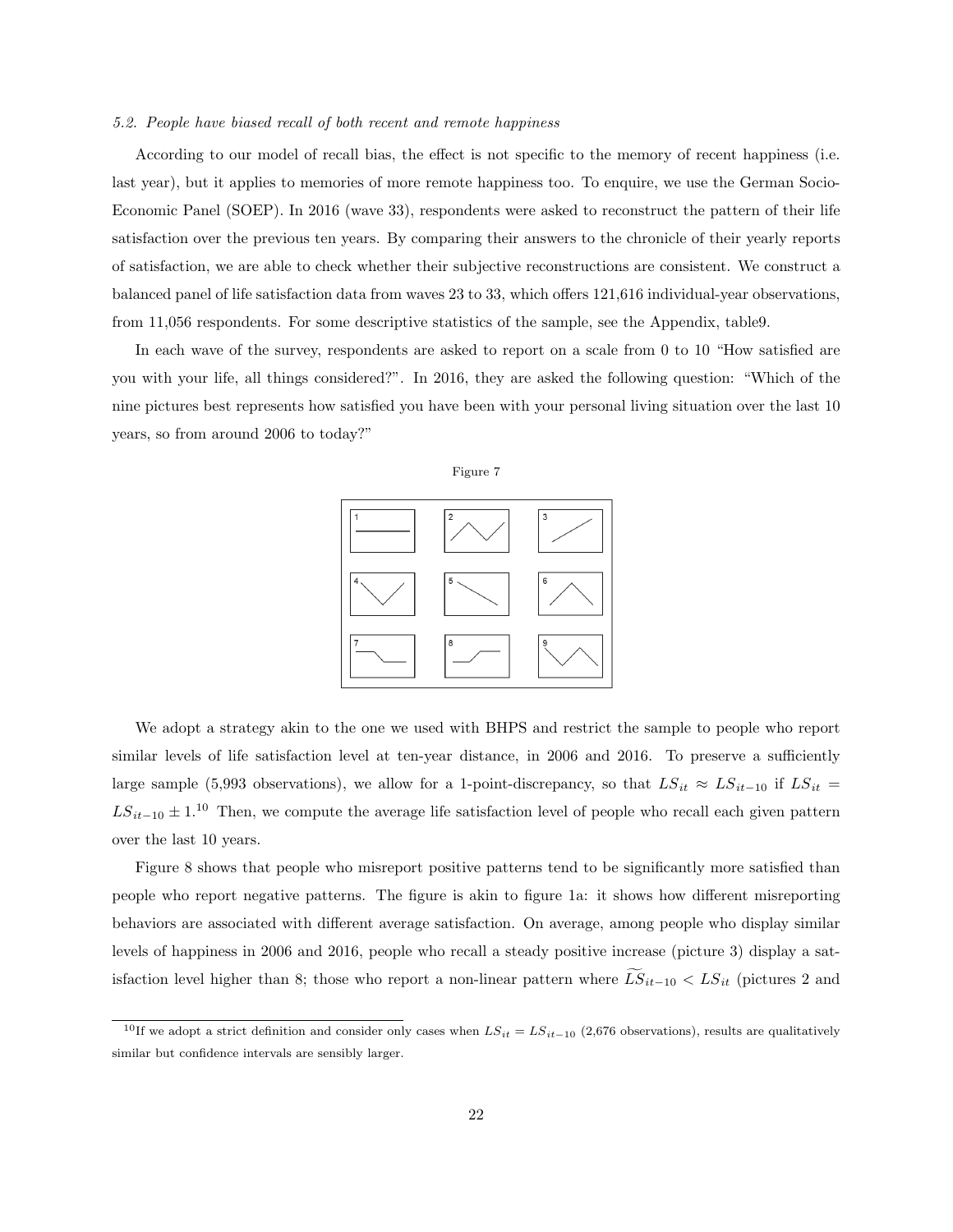Figure 8: People who display similar LS in 2006 and 2016: current LS and reconstructed evolution

<span id="page-23-1"></span>

Reading note: The y axis refers to reported life satisfaction, the x axis refers to the picture chosen to represent the evolution of past satisfaction. The figure tells that, among people who display similar levels of happiness in 2006 and 2016 and who choose picture  $4$  to represent the evolution of their well-being, 7.5 / 10 is the average life satisfaction.

8) report  $LS_{it} \approx 7.5$ ; those who report a non-linear pattern where  $\widetilde{LS}_{it-10} > LS_{it}$  (pictures 7 and 9) report  $LS_{it} \approx 6.5$ ; finally, people who recall a steady negative evolution (picture 5) were and are much less satisfied than the rest of the population. In a nutshell, these results extend our former results to a longer time span: Stylized fact #3: More satisfied people tend to overstate the improvement in their life satisfaction; conversely, unsatisfied people tend to understate it.

Corollary  $#3.1$ : This holds for the recall of both recent and remote happiness.

## <span id="page-23-0"></span>5.3. People remember correctly the global evolution of their happiness

Assumption [\(3\)](#page-20-4) implies that people are able to map past well-being over the same life satisfaction scale as today. This is crucial, because if there were no correspondence between recalled well-being and observed past well-being, this would mean that either people cannot (even imperfectly) recall how happy they were in the past, or that the life satisfaction scale fully adapts over time, which would hinder any meaningful inference from longitudinal data. Our analysis of BHPS data as well as studies on the test-retest reliability of the subjective well-being scales [\(Atkinson, 1982;](#page-31-4) [Michalos and Kahlke, 2010\)](#page-32-4) offer limited evidence in support of assumption [\(3\)](#page-20-4). A more crucial test requires to compare the recalled and observed evolution of well-being over multiple points in time.

The answers from the SOEP survey provide us with a (noisy) measure of recalled well-being over ten years:  $\widetilde{LS}_{it-1}, \widetilde{LS}_{it-2}, \ldots \widetilde{LS}_{it-10}$ . At the individual level, the measure is quite approximate, since the choice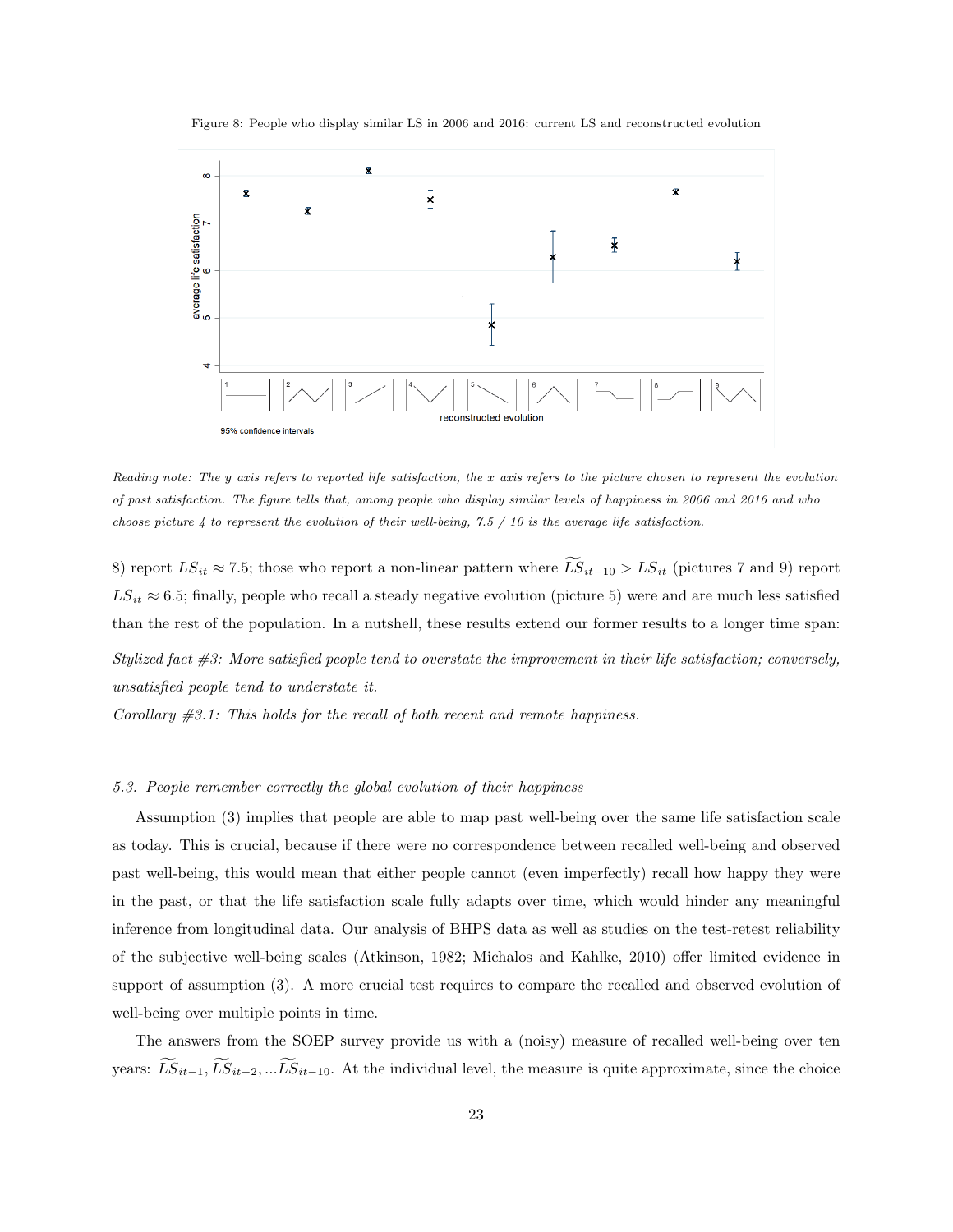of patterns is relatively limited and the timing of the turning points is idiosyncratic.[11](#page-24-0) However, at the aggregate level, discrepancies should cancel out so that the comparison of the average observed evolution of life satisfaction among people choosing a given figure represent a reliable test for assumption [\(3\)](#page-20-4).

Figure [9](#page-25-0) illustrates conditional average observed patterns and compare them to the schematic representation that was chosen by respondents. It turns out that the over 11,000 reported and observed patterns are quite close, in particular when they are monotonic (pictures 1, 3, 5, 7 and 8). When considering the difficulty of the cognitive task at stake - namely, recalling the evolution of a subjective state over a period as long as ten years - the consistency observed in figure [9](#page-25-0) is not trivial. It solidly corroborates the idea that people can actually recall - to some extent - their past happiness. It also offers strong supporting evidence for the stability of the satisfaction scale, a pivotal assumption needed by any longitudinal study on subjective well-being. Hence, we can complement our first stylized fact with a reassuring note:

Stylized fact #1: Most people report an evolution of life satisfaction which is different from the one observed over time in the panel.

Corollary  $#1.1$ : People can, to some extent, recall their past happiness.

<span id="page-24-0"></span><sup>&</sup>lt;sup>11</sup>For instance, a check-mark-type evolution  $\lceil \sqrt{\ } \rceil$  would correspond more closely to figure 4, but the turning point is undetermined... and figure 2 would not be an illogical choice either.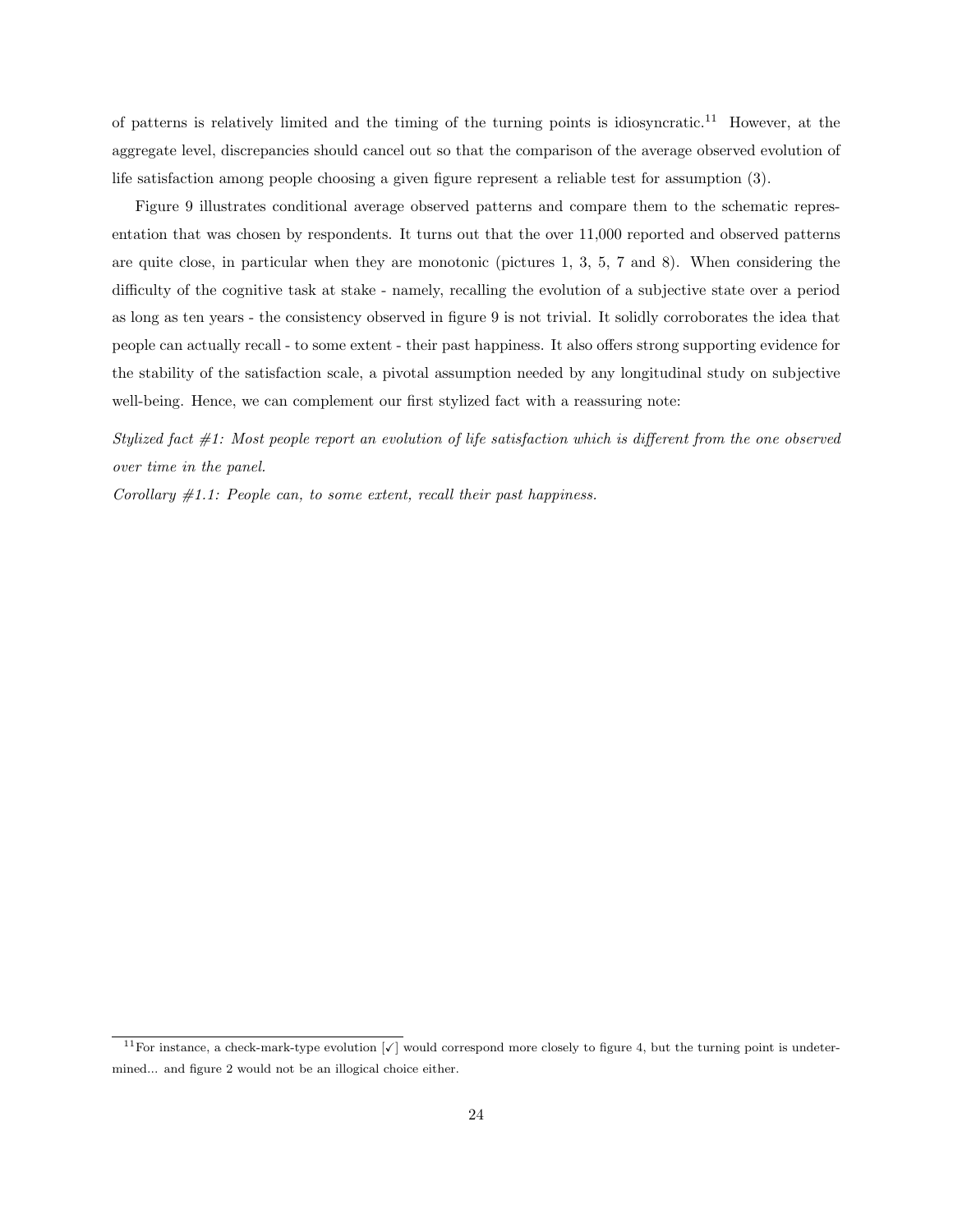<span id="page-25-0"></span>

Figure 9: Observed evolution of life satisfaction, conditional on the recalled pattern.

Reading note: The y axis changes from one figure to the other, yet the scale is the same (1 scale point).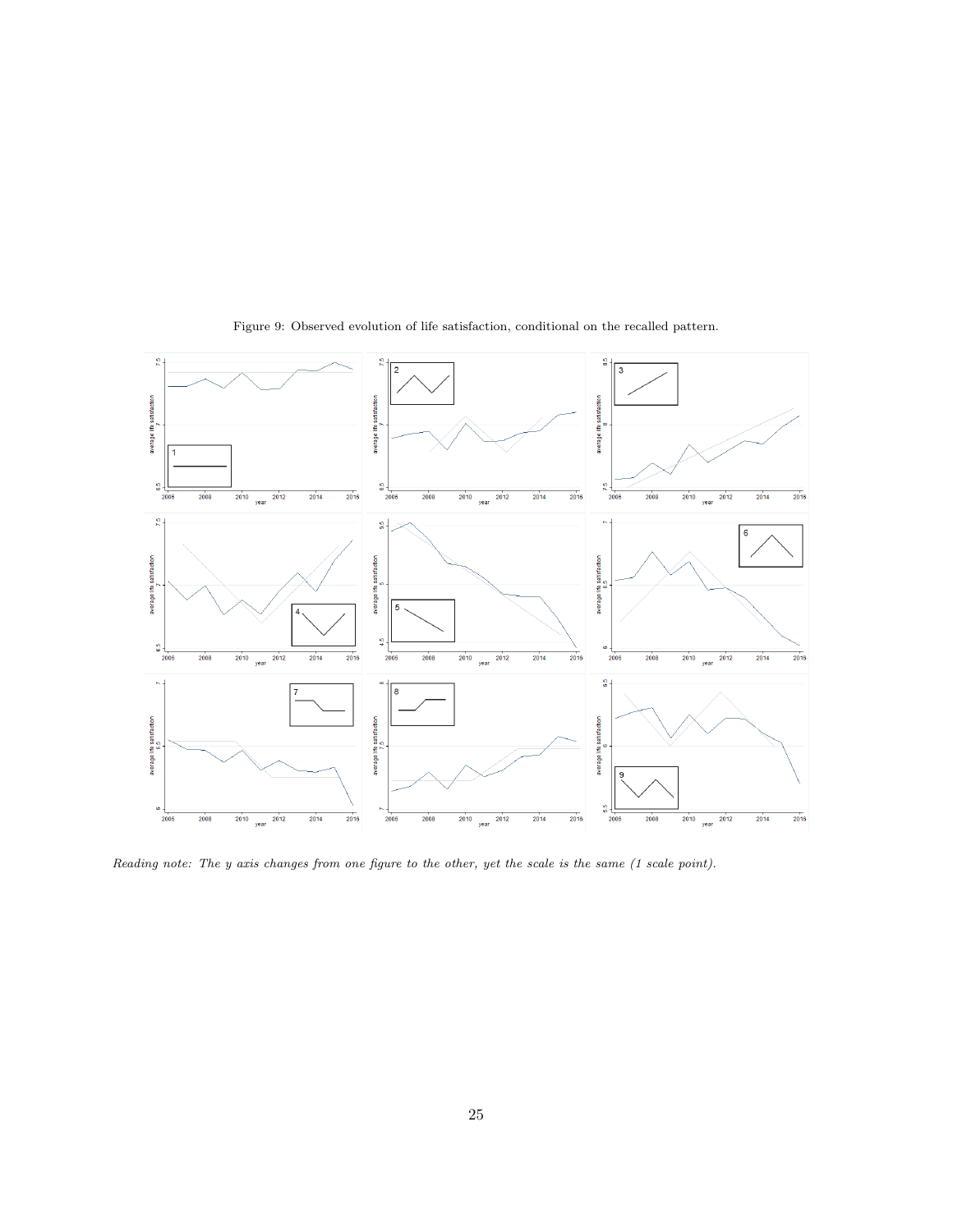#### <span id="page-26-0"></span>6. Conclusions

People's remembered well-being seems to be influenced by their current level of life satisfaction. While happy people tend to overstate the positive evolution of their life satisfaction, unhappy ones tend to exaggerate its worsening. The asymmetric biases that we uncovered cannot be explained by the limits of the measurement tool that we use, i.e. happiness scales. Rather, they seem to derive from purely behavioral factors.

Uncovering the precise cognitive mechanism underlying the biases is beyond the scope of this study. However, here we simply mention two types of theories that are consistent with the observed outcomes. Both are based on the assumption of intra-individual uncertainty, i.e. uncertainty about one's personality features or uncertainty about one's past.

The first one encompasses the psychological mechanisms of strategic self-enhancement. In order to produce a positive self-image, people may distort the memory of their past. Positive delusion, for instance, leads happy people to picture themselves as being on a (pleasant) ascending trajectory, while unhappy ones tend to minimize their past misfortune in order to avoid reinforcing a miserable self-image. As documented by [Wilson and Ross](#page-32-0) [\(2000,](#page-32-0) [2001\)](#page-32-5), participants in experiments are more critical of distant past selves than of current selves, even when concurrent evaluations indicate no actual improvement. Individuals are also more likely to derogate psychologically distant past selves on attributes that they judge to be important. Finally, they also perceived greater improvement for self than for acquaintances and siblings over the same time period. This structure of temporal appraisal is generally attributed to a self-enhancement process. "Comparisons with inferior past selves may [. . . ] cause individuals to feel good about their present standing on an attribute". Such downward temporal comparisons to past selves are gratifying because "they have the additional benefit of leading people to perceive themselves as improving over time [...] People tend to prefer an improving trajectory" [\(Wilson and Ross, 2000,](#page-32-0) p.929).<sup>[12](#page-26-1)</sup> The illusory "dynamic overstatement" that we uncovered could thus be a self-serving illusion of improving trajectory enacted by happy people. Conversely, self-serving belief manipulation could push unhappy people to overstate their past situation, in an attempt not to see themselves as being in a permanent situation of failure.

A different line of interpretation starts from the idea that people are uncertain about their past happiness. When trying to remember about it, they could act in a Bayesian way, i.e. they proceed as if they were regressing their past happiness towards the mean happiness level of a relevant sample. The latter could be either the mean value of their own happiness over time, or the mean value of their reference group's happiness.

<span id="page-26-1"></span> $12$ The tendency to self-enhancement is articulated with another feature: the preference for improving sequences, which has been theorized and illustrated empirically by [Frank and Hutchens](#page-31-10) [\(1993\)](#page-31-10), [Caplin and Leahy](#page-31-11) [\(2001\)](#page-31-11) as well as by Loewenstein and his co-authors [\(Loewenstein, 1987;](#page-31-12) [Loewenstein and Prelec, 1991;](#page-32-6) [Loewenstein and Sicherman, 1991;](#page-32-7) [Loewenstein, 2006;](#page-32-8) [Camerer et al., 2004\)](#page-31-13).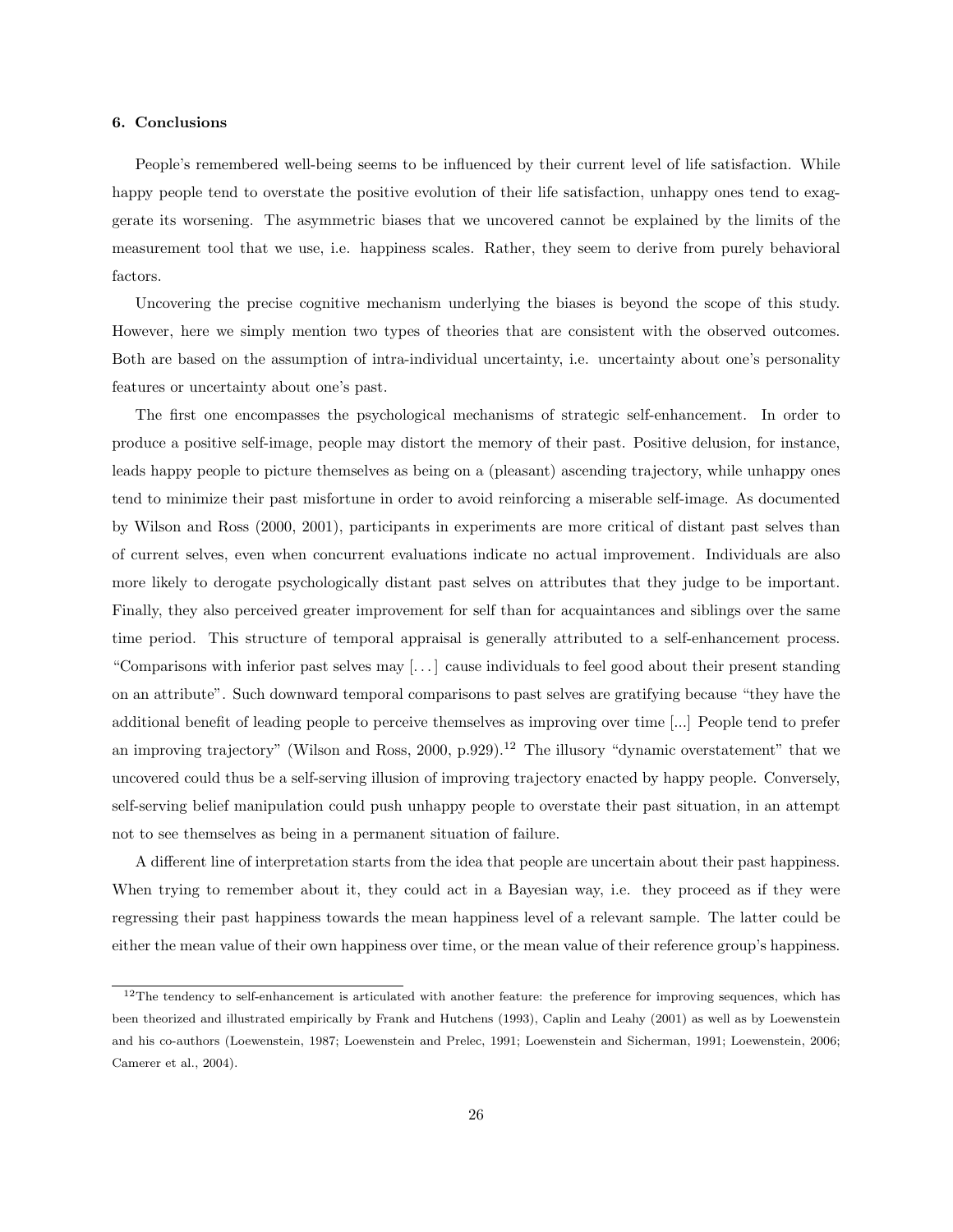For instance, in the second case - of inter-personal Bayesian update - the implicit reasoning would be, for a relatively unhappy person: "it is unlikely that I was so much less happy than my reference group", and for a relatively happy person: "it is unlikely that I was so much happier than my peers".[13](#page-27-0) However, in both cases, the update requires a perfect knowledge of the mean happiness level of their reference group, which is a strong assumption.[14](#page-27-1)

This paper does not take a stand about the possible cognitive interpretations of its findings, which clearly point to the confusion between levels and variations of happiness. Existing behavioral theories of subjective well-being have abundantly showed that differences and gaps often matter more to individual happiness than absolute levels (of income for instance). Here, we document another type of confusion between levels and variations. We uncover the influence that flows from a person's level of happiness to her remembered past happiness, and the dynamic evolution thereof. Such confusion bears important consequences. In particular, it implies that people's choices and decisions might be biased by wrong memories of their past choices' outcomes. Such misperceptions, in turn, are likely to be at the origin of self-reinforcing spirals of optimism (for happy people) and pessimism (for unhappy ones), giving way to divergent patterns of behavior (e.g. openness to experience) by these groups of the population. Exploring this conjecture is beyond the scope of this study, but is obviously a promising avenue for research.

<span id="page-27-0"></span> $13$ If people rely instead on their recalled happiness associated to past episodes, respondents who tend to experience positive events more often than negative ones could overstate the improvement of their lives over time, and conversely for people who are more subject to negative events (see [Wilson et al., 2003;](#page-32-9) [Smith et al., 2008\)](#page-32-10).

<span id="page-27-1"></span> $14$ Indeed, people are required to know either their average remembered utility - which is at odds with the Peak-End rule [\(Kahneman et al., 1993\)](#page-31-0) – or the population's average happiness - which is at odds with evidence of social misperception (86% of people think to be more happy and contented than about 2/3 of the population, see [Lykken and Tellegen, 1996\)](#page-32-11).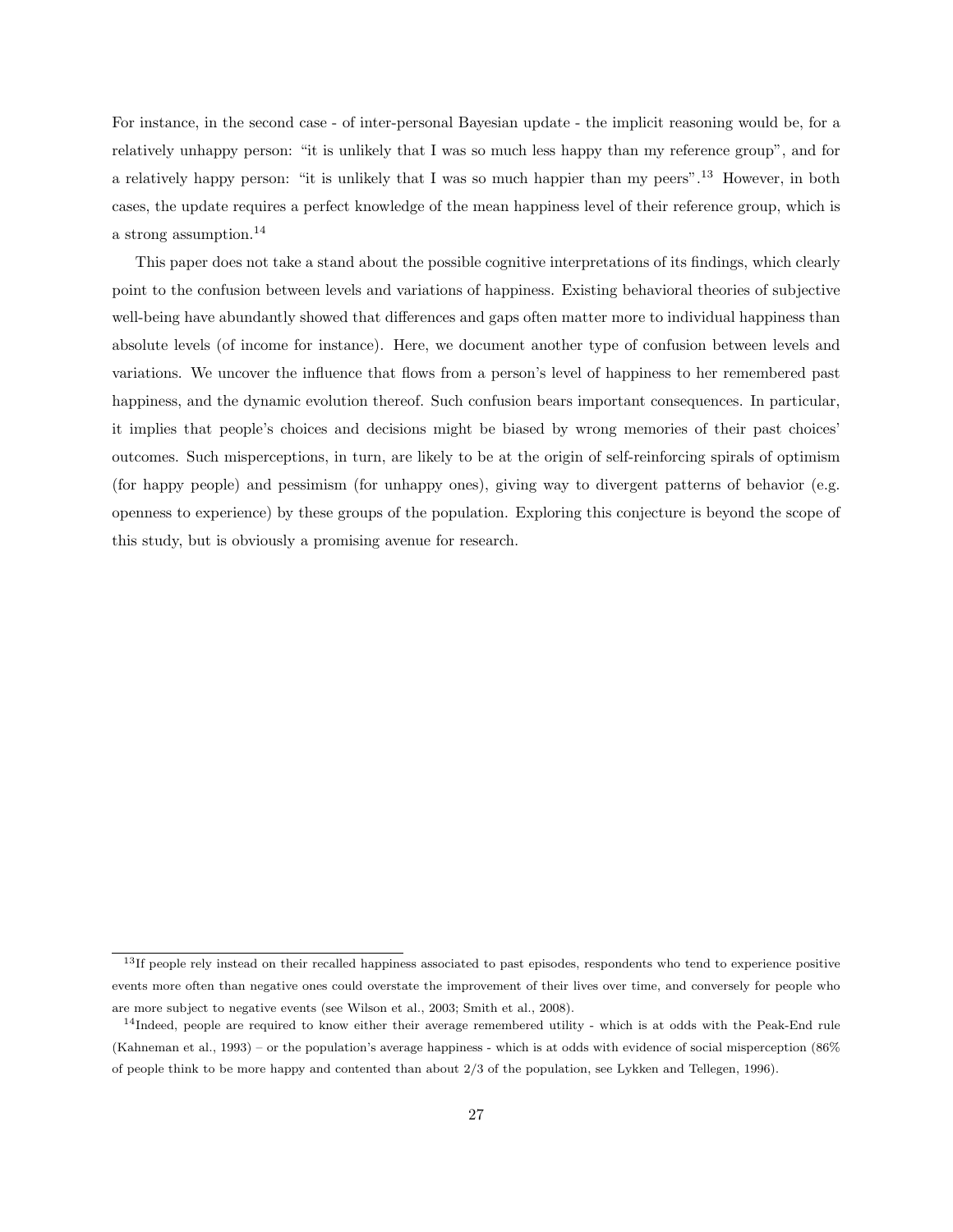## <span id="page-28-1"></span><span id="page-28-0"></span>7. Appendix

|                              | <b>OLS</b>   |
|------------------------------|--------------|
| age                          | $-0.0176***$ |
|                              | $(-2.66)$    |
| $\rm age^2$                  | $0.201***$   |
|                              | (2.85)       |
| log(income)                  | $0.105***$   |
|                              | (4.00)       |
| $#$ of children in household | $-0.0857***$ |
|                              | $(-4.01)$    |
| separated                    | $-0.735***$  |
|                              | $(-5.74)$    |
| divorced                     | $-0.410***$  |
|                              | $(-5.62)$    |
| widowed                      | $-0.200**$   |
|                              | $(-2.44)$    |
| never married                | $-0.182***$  |
|                              | $(-3.30)$    |
| unemployed                   | $-0.555***$  |
|                              | $(-3.92)$    |
| retired                      | $0.220***$   |
|                              | (2.86)       |
| female                       | $-0.0283$    |
|                              | $(-0.88)$    |
| constant                     | $4.965***$   |
|                              | (19.15)      |
| N                            | 7,816        |

Table 6: Life satisfaction linear regression, first step

Reading note: OLS regression of life satisfaction on observables. t-statistics in parentheses. \*  $p < 0.10$ , \*\*  $p < 0.05$ , \*\*\* p < 0.01. Additional regressors not showed in the table are: ∆income, education level, job status, ethnicity and five additional dummies which take value one if over the past year the person had a baby, moved to widowhood or to unemployment, got married or got divorced.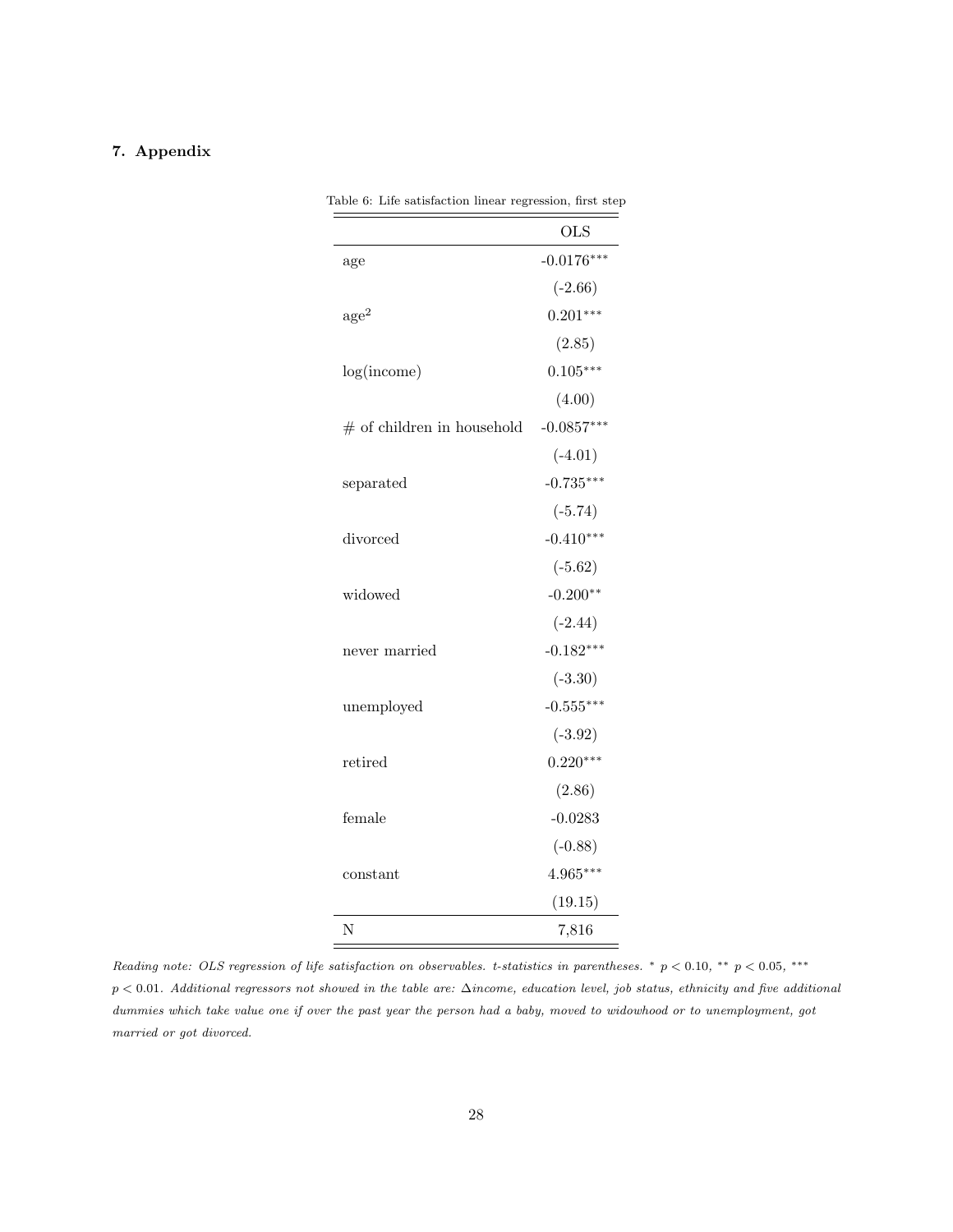#### <span id="page-29-0"></span>Alternative specifications and assumptions

|               | (1)         | (2)          |
|---------------|-------------|--------------|
|               | Ord.Probit  | Ord.Probit   |
| $LS_{it}=1$   | $-1.110***$ | $-1.035***$  |
|               | $(-14.87)$  | $(-12.32)$   |
| $LS_{it} = 2$ | $-1.093***$ | $-1.108***$  |
|               | $(-12.97)$  | $(-12.47)$   |
| $LS_{it} = 3$ | $-0.635***$ | $-0.642***$  |
|               | $(-15.59)$  | $(-14.86)$   |
| $LS_{it} = 5$ | $0.619***$  | $0.622***$   |
|               | (27.18)     | (26.08)      |
| $LS_{it}=6$   | $0.976***$  | $1.028***$   |
|               | (43.98)     | (43.99)      |
| $LS_{it} = 7$ | $0.913***$  | $1.168***$   |
|               | (35.59)     | (43.54)      |
| controls      |             | $\checkmark$ |
| N             | 50,450      | 49,274       |

Table 7: Regression of reported evolution on life satisfaction, non-linear effect.

Our main specification assumes the effect of satisfaction on behavior to be linear, a simplifying assumption which may be undue. In addition, this assumption does not allow to disentangle the part of the effect that is associated with the boundaries of the life satisfaction scale from the effect which is associated with the rest of the distribution. To allow for non-linear effects and to single out effects at the upper- and lower-bound, we estimate the model using binary indicators for the different levels of satisfaction. The baseline is the middle of the life satisfaction scale, LS=4. Results are presented in table [7.](#page-29-0)

The negative sign of coefficients associated with LS=2 and LS=3 means that, everything else being equal, respondents with low levels of satisfaction are less likely to over-report and more likely to under-report than someone with LS=4. The positive sign associated with coefficients LS=5 and LS=6 means that, everything else being equal, respondents with high levels of satisfaction are more likely to over-report and less likely to under-report than someone with  $LS=4$ . We abstain from interpreting the estimated coefficients for  $LS=1$  and  $LS=7$ , since in this case we cannot disentangle the part of misreporting due to scale boundaries from the one due to  $m(LS_{it-1})$ .

Reading note: Ordered Probit regressions with clustered errors at the individual level of reported change in life satisfaction on current life satisfaction. z-statistics in parentheses.  $LS_{it} = 4$  is the reference category. \*  $p < 0.10$ , \*\*  $p < 0.05$ , \*\*\*  $p < 0.01$ . Controls: sex, age, age<sup>2</sup>, log(household income),  $\Delta$ income, education level, number of children, marital status, job status, ethnicity and five dummies which take value one if over the past year the person had a baby, moved to widowhood or to unemployment, got married or got divorced.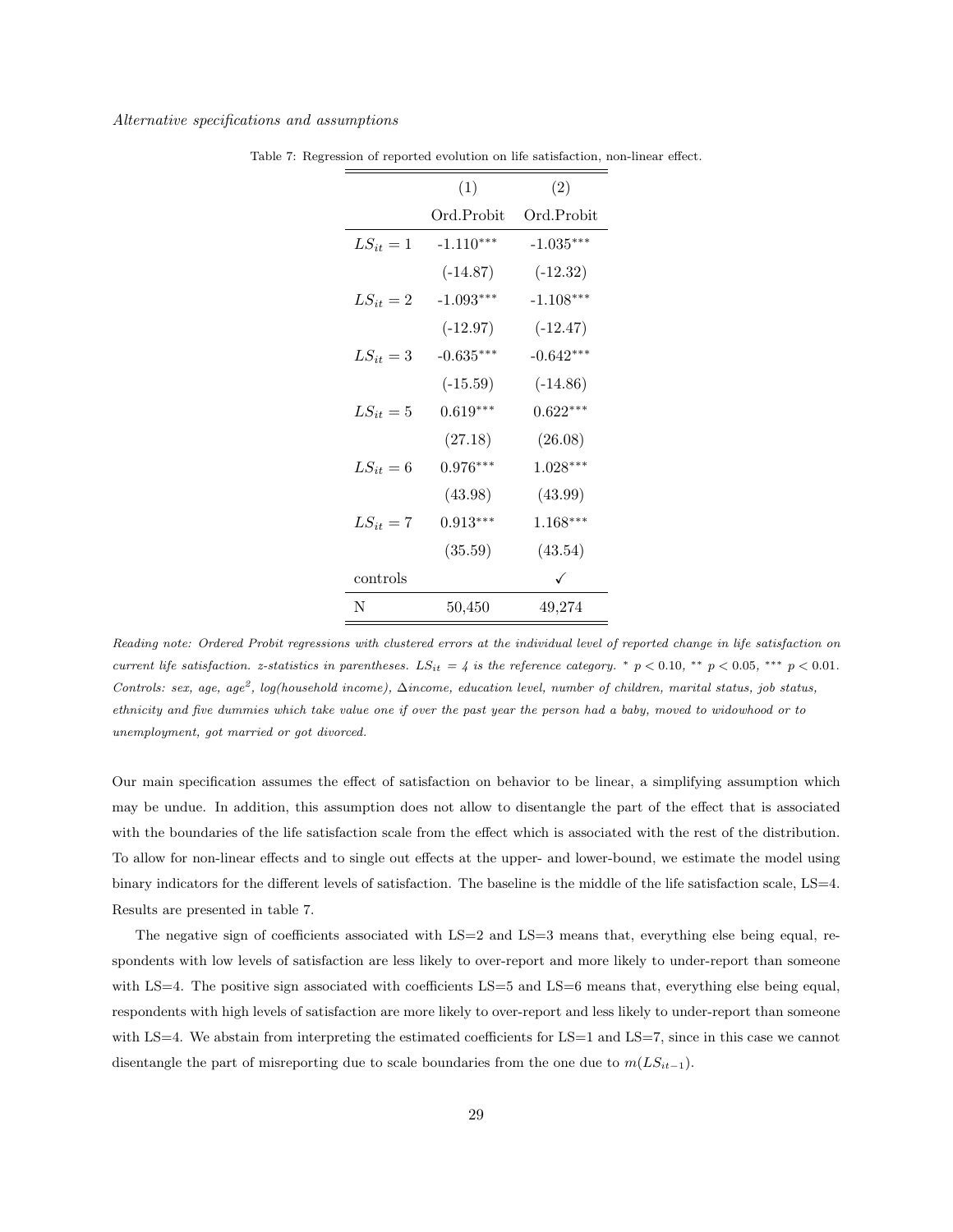## <span id="page-30-0"></span>Summary statistics of SOEP and CAMME data sets

|                             | mean  | se     | sd     | min      | max |  |
|-----------------------------|-------|--------|--------|----------|-----|--|
| life satisfaction           | 6.48  | 0.01   | - 1.73 | $\theta$ | 10  |  |
| life satisfaction last year | 6.34  | 0.01   | - 1.90 | $\Omega$ | 10  |  |
| female                      | 0.54  | < 0.01 | - 0.50 | $\Omega$ |     |  |
| age                         | 58.09 | 0.12   | 15.87  | 17       | 101 |  |

Table 8: CAMME. Summary statistics.

<span id="page-30-1"></span>Reading note:  $N = 18,435$ . The estimated mean life satisfaction in the sample is 6.48. The standard error of the survey-weight estimated mean is 0.01. The empirical standard deviation of the distribution is 1.73, with values ranging from 0 to 10.

|                               | mean  | se         | sd    | min            | max          |
|-------------------------------|-------|------------|-------|----------------|--------------|
| life satisfaction             | 7.15  | 0.06       | 1.71  | $\overline{0}$ | 10           |
| female                        | 0.53  | < 0.01     | 0.50  | $\overline{0}$ | 1            |
| age                           | 52.56 | 0.82       | 16.15 | 16             | 105          |
| "Which of the nine pictures?" |       |            |       |                |              |
| picture 1                     | 0.28  | ${}< 0.01$ | 0.45  | 0              | 1            |
| picture 2                     | 0.24  | ${}< 0.01$ | 0.43  | $\overline{0}$ | 1            |
| picture 3                     | 0.13  | ${}< 0.01$ | 0.33  | $\overline{0}$ | 1            |
| picture 4                     | 0.03  | < 0.01     | 0.18  | $\overline{0}$ | 1            |
| picture 5                     | 0.03  | < 0.01     | 0.16  | $\overline{0}$ | 1            |
| picture 6                     | 0.01  | < 0.01     | 0.11  | 0              | 1            |
| picture 7                     | 0.07  | < 0.01     | 0.25  | $\overline{0}$ | $\mathbf{1}$ |
| picture 8                     | 0.15  | ${}< 0.01$ | 0.36  | $\overline{0}$ | 1            |
| picture 9                     | 0.06  | < 0.01     | 0.24  | 0              | 1            |

Table 9: SOEP. Summary statistics.

Reading note:  $N = 118,434$  for the socio-demographic statistics and  $N = 9,126$  for the question on the evolution of life satisfaction. 28% of the respondents reported picture 1 (see fig[.7\)](#page-22-2) to best describe the evolution of their life over the previous 10 years. The standard error of the survey-weight estimated mean is smaller than 0.01. The empirical standard deviation of the distribution is 0.45, with values ranging from  $0 (= not choosing picture 1)$  to  $1 (= choosing picture 1)$ .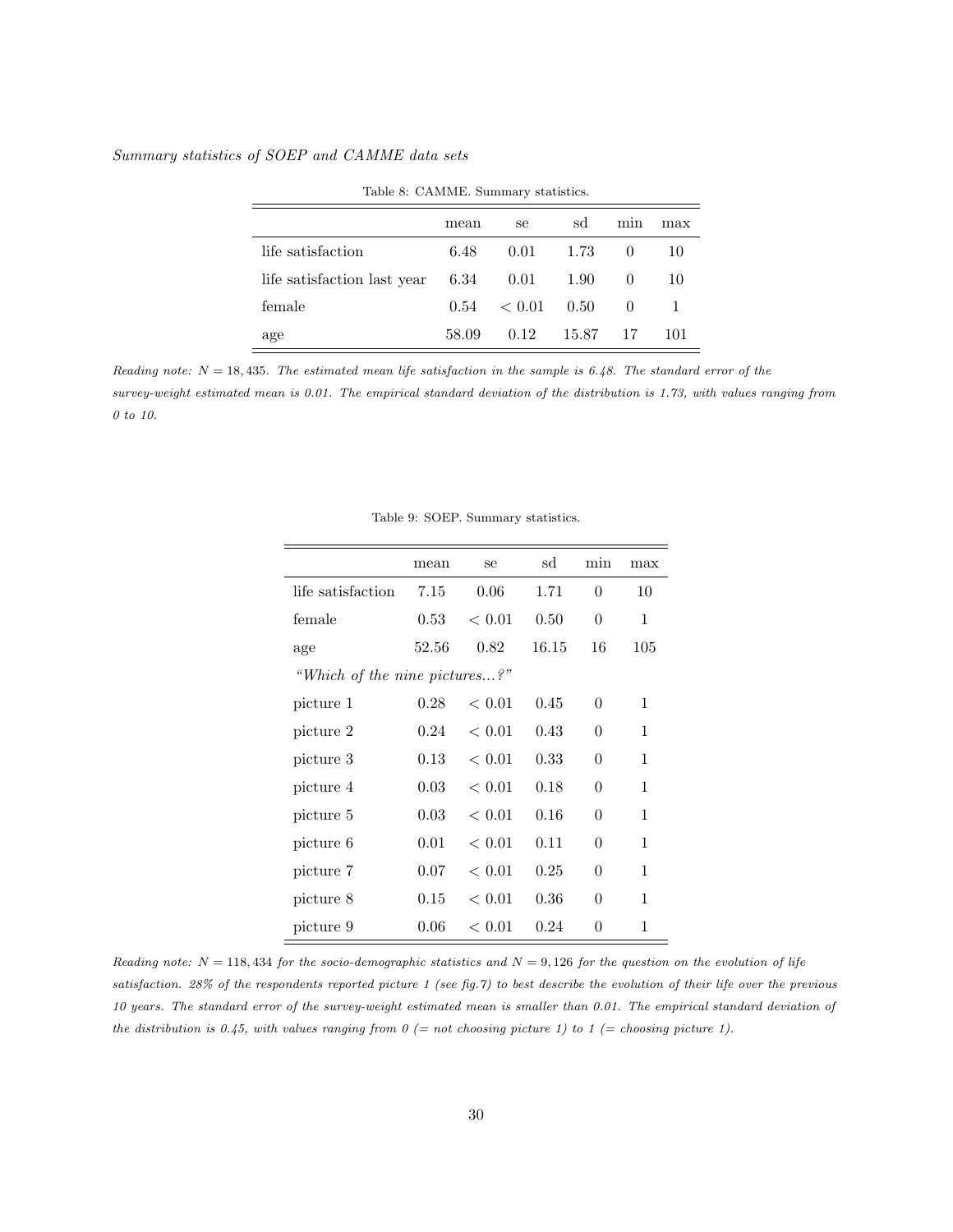#### References

- <span id="page-31-4"></span>Atkinson, T. (1982). The stability and validity of quality of life measures, Social Indicators Research 10(2): 113–132.
- <span id="page-31-8"></span>Blanchflower, D. G. and Oswald, A. J. (2008). Is well-being U-shaped over the life cycle?, Social Science & Medicine 66(8): 1733–1749.
- <span id="page-31-13"></span>Camerer, C. F., Loewenstein, G. and Rabin, M. (2004). Advances in behavioral economics, Princeton university press.
- <span id="page-31-11"></span>Caplin, A. and Leahy, J. (2001). Psychological expected utility theory and anticipatory feelings, The Quarterly Journal of Economics 116(1): 55–79.
- <span id="page-31-9"></span>Cheng, T. C., Powdthavee, N. and Oswald, A. J. (2015). Longitudinal evidence for a midlife nadir in human well-being: Results from four data sets, *The Economic Journal* **127**(599): 126–142.
- <span id="page-31-3"></span>Clark, A. E. (1999). Are wages habit-forming? Evidence from micro data, *Journal of Economic Behavior*  $\mathscr{C}$ Organization 39(2): 179–200.
- <span id="page-31-1"></span>Easterlin, R. A. (2001). Income and happiness: Towards a unified theory, The economic journal 111(473): 465–484.
- <span id="page-31-5"></span>Foster, G., Frijters, P. and Johnston, D. W. (2012). The triumph of hope over disappointment: A note on the utility value of good health expectations, *Journal of Economic Psychology* **33**(1): 206–214.
- <span id="page-31-10"></span>Frank, R. H. and Hutchens, R. M. (1993). Wages, seniority, and the demand for rising consumption profiles, Journal of Economic Behavior & Organization  $21(3)$ : 251–276.
- <span id="page-31-7"></span>Furnham, A. and Petrides, K. (2003). Trait emotional intelligence and happiness, Social Behavior and Personality: an International Journal 31(8): 815–823.
- <span id="page-31-6"></span>Johnson, E. J. and Tversky, A. (1983). Affect, generalization, and the perception of risk, Journal of Personality and Social Psychology  $45(1)$ : 20.
- <span id="page-31-0"></span>Kahneman, D., Fredrickson, B. L., Schreiber, C. A. and Redelmeier, D. A. (1993). When more pain is preferred to less: Adding a better end, Psychological Science 4(6): 401–405.
- <span id="page-31-2"></span>Kahneman, D., Wakker, P. P. and Sarin, R. (1997). Back to Bentham? Explorations of experienced utility, The Quarterly Journal of Economics  $112(2)$ : 375-406.
- <span id="page-31-12"></span>Loewenstein, G. (1987). Anticipation and the valuation of delayed consumption, The Economic Journal 97(387): 666–684.